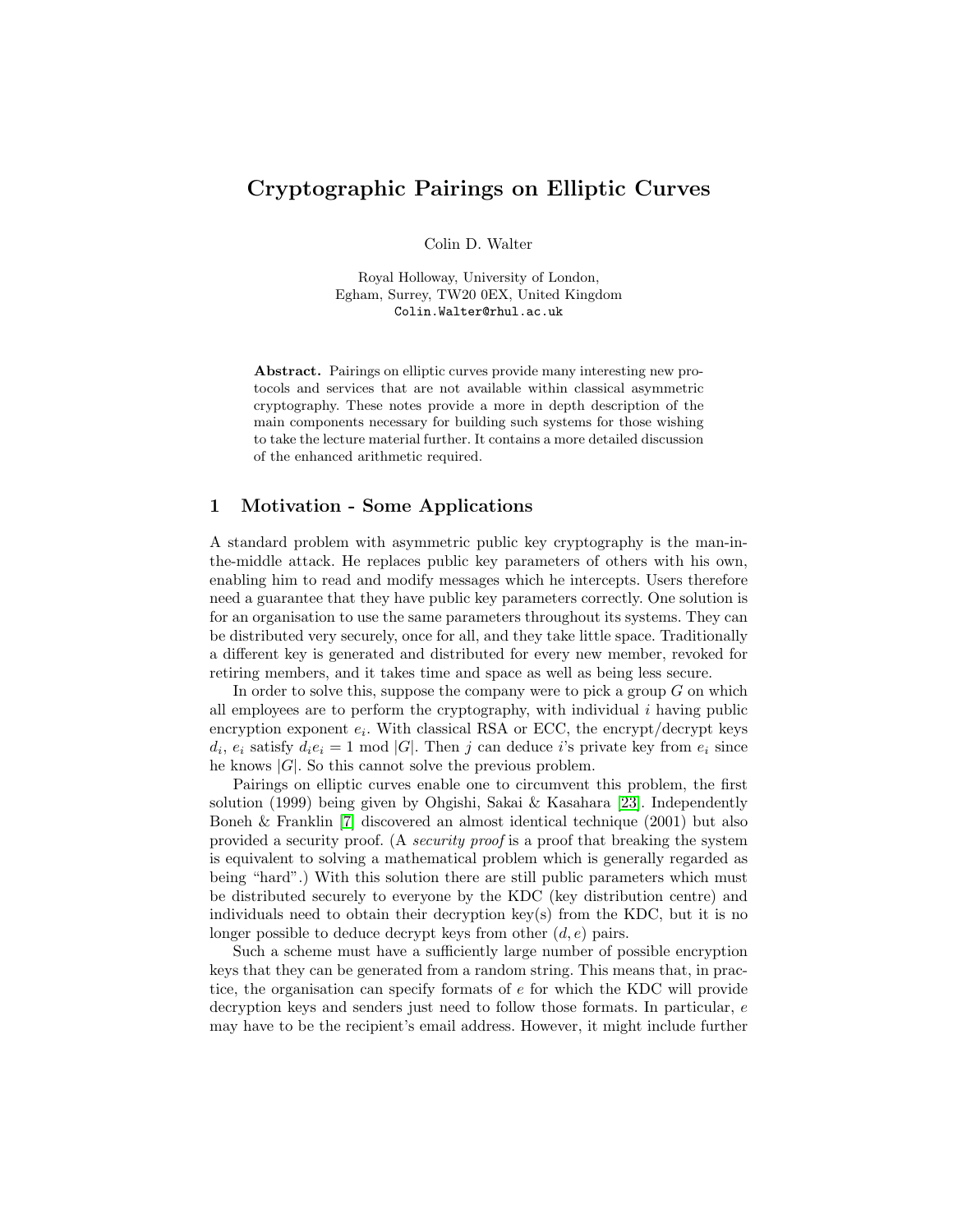attributes such as the current date. This would enable the KDC to deny addressees the decrypt key if they have left the company before that date. So a revocation list which all should access is replaced by recipients regularly renewing their decryption keys. Other attributes can be included to avoid a plethora of email addresses for different groups of members. This answered positively a question posed by Shamir [\[28\]](#page-26-1) about using one's identity as a public key<sup>[1](#page-1-0)</sup>.

An example would be a national health service. A patient takes his health card to a pharmacy, which then signs a request to the patient's doctor for the required prescription and that is then sent securely from the surgery to the pharmacy. The three parties may never have met previously, but the process works (with the right protocols) without each party having to know parameters for everyone in the health service – which is so huge that the membership is continuously changing.

## 2 Definition of Bilinear Pairing

A bilinear pairing ("pairing" for short) is a map  $e: G_1 \times G_2 \rightarrow G'$  for abelian groups  $G_1, G_2, G'$  (here written additively, additively & multiplicatively respectively) such that

i)  $e(A+B, C) = e(A, C)e(B, C)$ , and ii)  $e(A, C+D) = e(A, C)e(A, D)$ 

for all  $A, B \in G_1, C, D \in G_2$ . An easy example is to take the finite field  $\mathbb{F}_p$  with, say  $p = 7$  and generator 3. The multiplicative sub-group of non-zero elements has  $p-1 = 6$  elements. This is G' for the example, and  $G_1$  and  $G_2$  are both the additive group of integers modulo 6, (which is the group of exponents of the generator 3 of  $\mathbb{F}_7$ .) Then the map  $e(A, C) = 3^{AC} \mod 7$  provides the pairing. Properties (i) and (ii) are easily checked. (An exercise for the reader.)

For us,  $G_1$  and  $G_2$  are subgroups or quotient groups of an elliptic curve, and  $G'$  is a group of roots of unity in a field (the "embedding" field), with  $|G_1| = |G_2| = |G'|$ . Note that

$$
e(A, C) = e(A+0, C) = e(A, C)e(0, C) ,
$$

so that  $e(0, C) = 1$  for all  $C \in G_2$ . Similarly  $e(A, 0) = 1$  for all  $A \in G_1$ . Also  $e(nA, C) = e(A, C)^n = e(A, nC)$  for  $n \in \mathbb{Z}$ , including  $n = 0$  (which we have just noted), and  $e(aA, cC) = e(A, C)^{ac}$ . We are only interested in pairings with two additional properties:

- a) non-degeneracy:  $e(A, C) \neq 1$  for some  $A \in G_1, C \in G_2$ .
- b) computability: there is an efficient algorithm to determine  $e(A, C)$  from A and C.

<span id="page-1-0"></span><sup>&</sup>lt;sup>1</sup> In [\[28\]](#page-26-1) Shamir used RSA to give an identity-based signature scheme.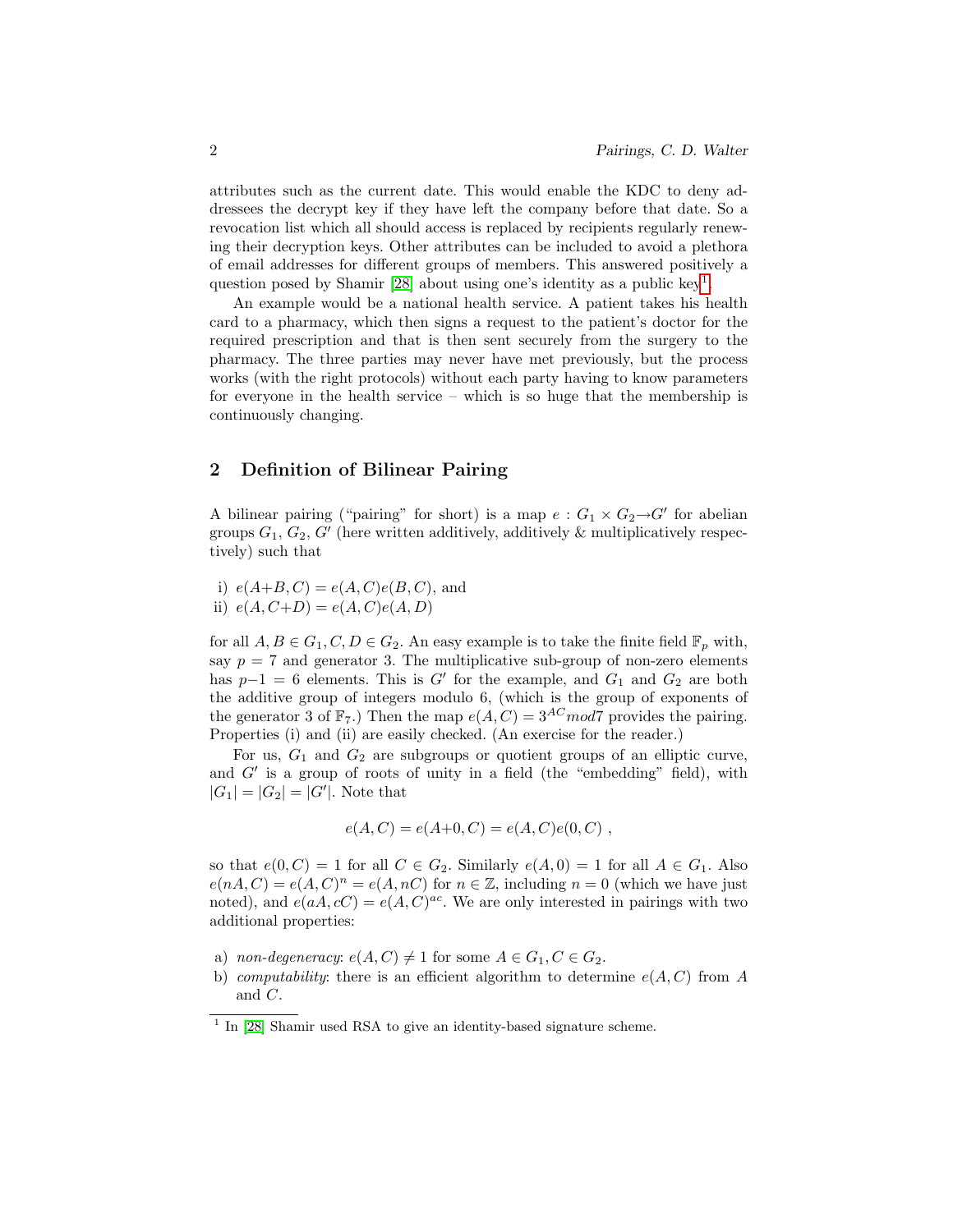We will not bother about property (a), which is for mathematicians to verify. One of the main goals here is to describe an algorithm satisfying (b) and cover a few special cases where the algorithm becomes more efficient.

For a curve with a pairing, we can translate discrete log problems from a curve subgroup  $G_1$  defined over the field  $K_0 = \mathbb{F}_q$  to the "embedding" field  $K = \mathbb{F}_{q^k}$ , i.e. that containing G'. Thus, suppose  $Q = \alpha P$ . Use the non-degeneracy of e to choose  $R \in G_2$  with  $h = e(Q, R) \neq 1$ . Then  $h = e(\alpha P, R) = g^{\alpha}$  where  $g = e(P, R)$ . Solving the discrete log problem (DLP) in G' yields  $\alpha$ , which solves the DLP in  $G_1$ . This can be done using a (sub-exponential) index calculus method. So we need to know that the DLP is difficult in the embedding field. The MOV threshold arising from the complexity of this attack (Menezes, Okamoto, Vanstone [\[20,](#page-26-2)[16\]](#page-26-3)) means an embedding degree of at least 6 to 9 (depending on the required security) when the order  $q$  of the field over which the curve is defined has 192 bits. So the pairings are computed in the field  $\mathbb{GF}(q^6)$  or  $\mathbb{GF}(q^9)$  or an extension of it – at least 1536 bits, say.

However, the computations are increasingly expensive as the embedding degree rises. The need to keep it small severely restricts the curves over which the cryptography is practical because, on average, the embedding degree  $k$  has the same order as the group, i.e.  $O(q)$ , rather than 6, 9 or 12, say. The usable curves are called "pairing-friendly" curves (see [\[13](#page-25-1)[,17\]](#page-26-4)). The earliest to be constructed were the MNT curves. Given the difficulty of generating curves with large enough prime subgroups, small enough embedding degree and efficient arithmetic in the embedding field, as well as the work involved in determining the size of the elliptic curve and the potential for selecting an insecure curve, one should only consider choosing a recommended curve, i.e. a well-documented, well-studied curve with known properties and which is preferably accepted in some standard such as P1363.3 [\[17\]](#page-26-4).

We won't cover the different families of such curves, but one must be chosen. Unfortunately, the associated finite fields tend not to have particularly efficient arithmetic known for them. There is essentially just one pairing, but it comes in various different guises: Weil, Tate, Eta, Ate, R-Ate pairings which may or may not be applicable to the chosen curve family (see [\[17\]](#page-26-4),  $\S$ A.13.2.) Here we concentrate on Tate pairings and MNT curves.

## 3 Joux's Three Party Key Agreement

This is another application of bilinear maps, and one that sparked the interest in them for constructive cryptography as opposed to their previous destructive use, e.g. in the DLP. In 2000, Joux presented a scheme for one-round, 3-party key agreement based on bilinear maps [\[18\]](#page-26-5). The usual Diffie-Helman scheme is between two parties and so takes further rounds to agree a secret key among more parties. In the Joux scheme, P is a public generator of  $G = G_1 = G_2$ . The three parties  $A, B, C$  have secrets  $a, b, c \in \mathbb{Z}_r^*$  respectively where  $r = |G'|$ . The protocol is as follows: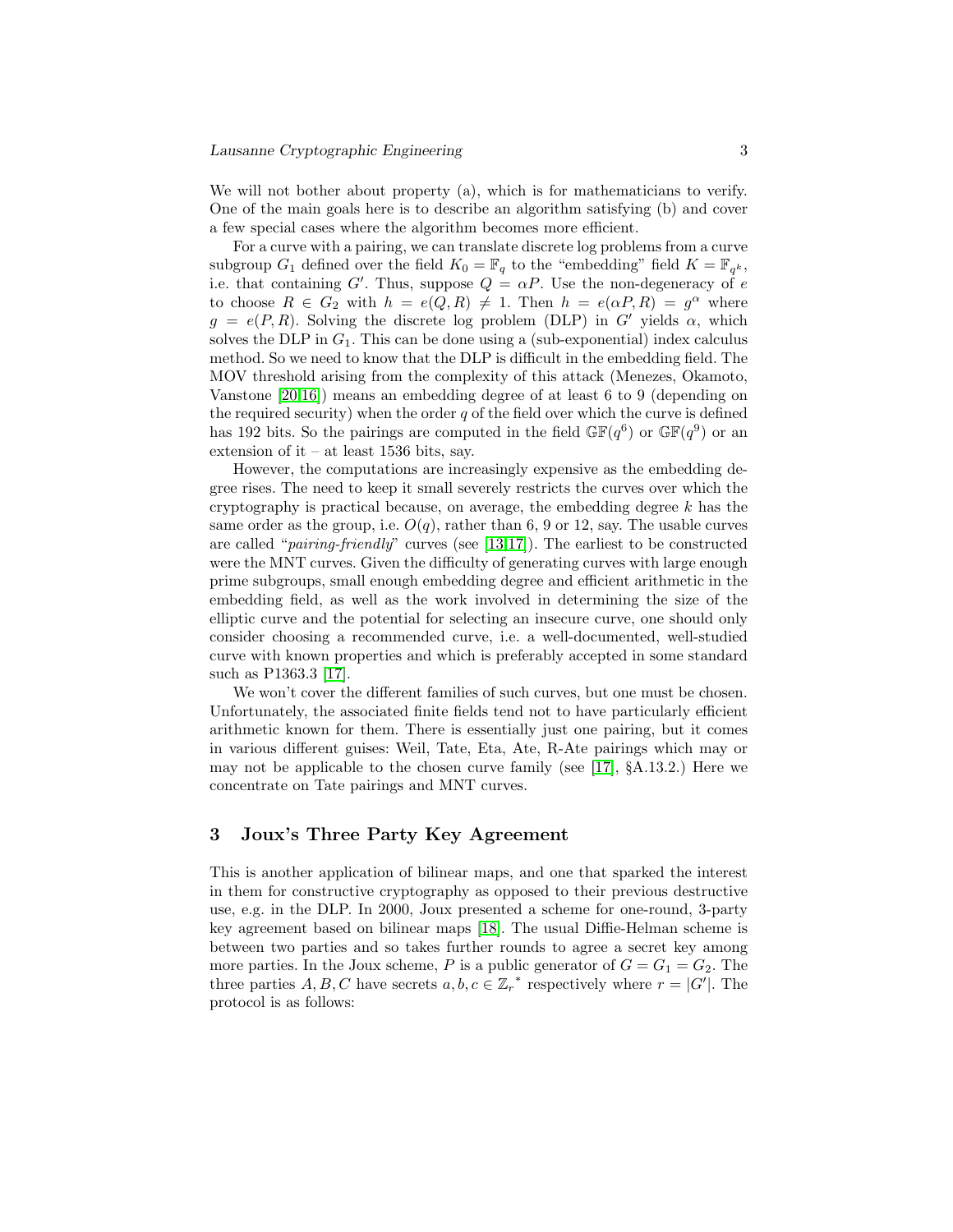- 1. A publishes  $aP$ , B publishes  $bP$ , C publishes  $cP$ .
- 2. A computes  $e(bP, cP)^a = e(P, P)^{abc}$ , B computes  $e(aP, cP)^b = e(P, P)^{abc}$ , C computes  $e(aP,bP)^c = e(P,P)^{abc}$ .

All parties now have the shared key  $K = e(P, P)^{abc} \in G'$ .

## 4 IBE – Identity-Based Encryption

There are many applications of pairings in modern cryptography. This motivational section provides a brief technical outline of the main one: an identity-based encryption system. It can be skipped, but it shows what arithmetic components we need to be able to implement.

There is a standard structure for defining such systems so that "proofs" of security (i.e. reductions to simpler, standard problems of equivalent complexity which are generally believed to be "hard") are clearer:

- 1. SETUP
- 2. EXTRACT
- 3. ENCRYPT
- 4. Decrypt

These are fairly self-explanatory. SETUP chooses the public parameters such as the curve and a private master key. EXTRACT generates private decrypt keys for different identities from the public and private parameters determined by SETUP and an identity's public encrypt key. Encrypt and Decrypt are descriptions of the appropriate functions.

The encryption is best described in two stages, starting with a simplified one called BasicIdent. Suppose SETUP has already generated a suitable curve with subgroup  $G_1$  of prime order r, and given us a pairing e into  $G'$ , also of order r. Let  $H, H'$  be two hash functions from  $\mathbb{F}_2^n$  (i.e. *n*-bit texts) to  $G_1$  and from  $G'$ back to  $\mathbb{F}_2^n$  respectively. SETUP also chooses a master secret  $s \in \mathbb{Z}$  of order  $|G_2|$ , a random generator P of  $G_2$ , and computes the public parameter  $P_{pub} = sP$ .

Let  $\mathbb{I}$   $\in$   $\mathbb{F}_2^n$  be the public encryption string associated with an identity. EXTRACT first computes the hash

$$
Q_{ID} = H(ID) \in G_1
$$

and then generates ID's private key

$$
d_{ID} = sH(ID) = sQ_{ID} \in G_1
$$

where s is the master secret. ENCRYPTION starts with computing  $Q_{ID} = H(ID)$ and  $g_{ID} = e(Q_{ID}, P_{pub}) \in G'$  and choosing a random  $\rho$ . The ciphertext of message  $M$  is the pair

$$
\rho P, M{\oplus}H'(g_{ID}^{\rho})
$$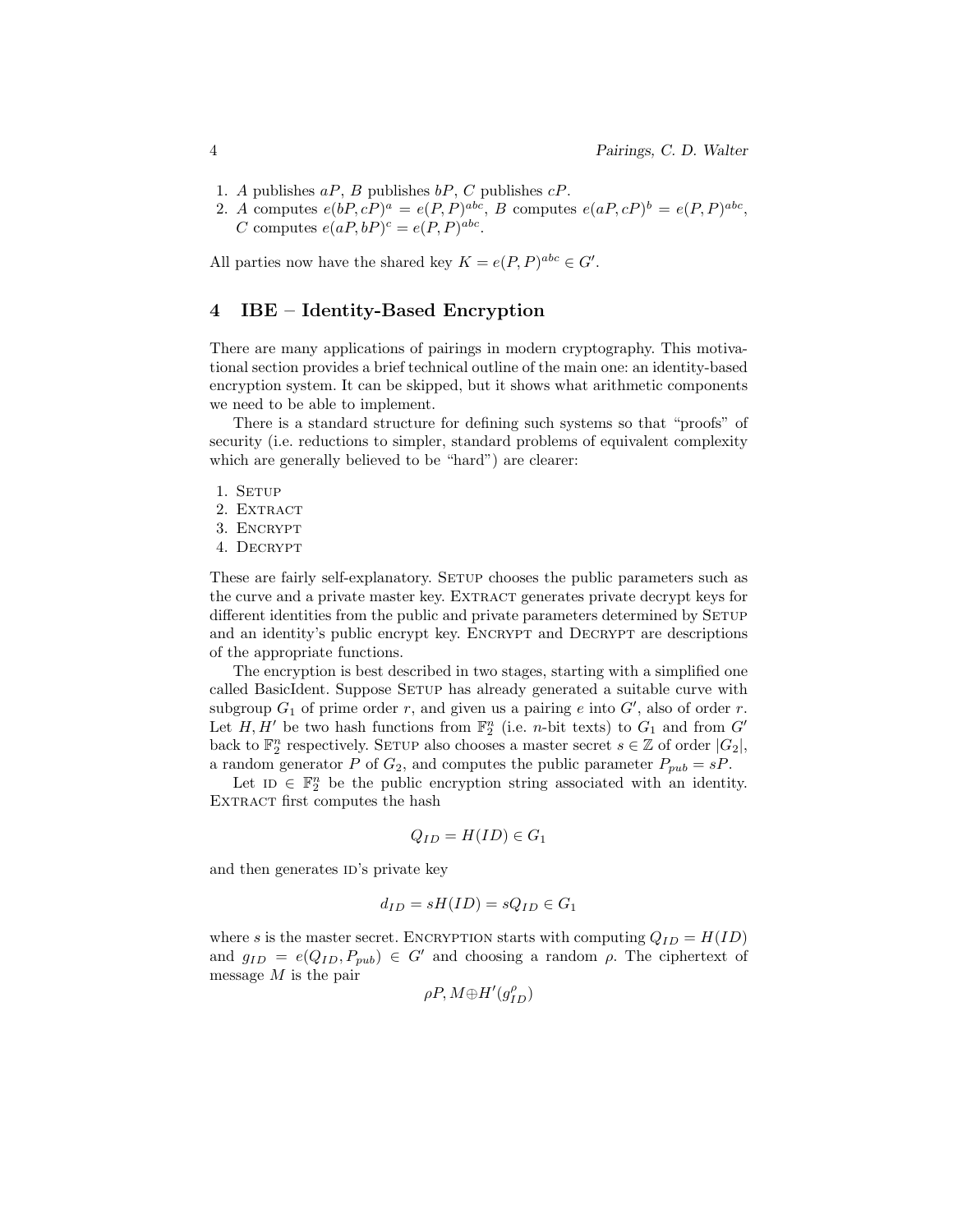Lausanne Cryptographic Engineering 5

To DECRYPT pair  $(U, V)$ , compute

$$
V \oplus H'(e(d_{ID}, U)) = (M \oplus H'(g_{ID}^{\rho})) \oplus H'(e(d_{ID}, \rho P))
$$
  
=  $M \oplus H'(e(Q_{ID}, P_{pub})^{\rho}) \oplus H'(e(sQ_{ID}, \rho P))$   
=  $M \oplus H'(e(Q_{ID}, P)^{\rho s}) \oplus H'(e(Q_{ID}, P)^{\rho s}) = M$ 

Overall, a random number generator is required, computation of pairings (one per identity by the encrypter, one per message by the decrypter), two hashing functions, and an exponentiation in  $G'$  by the encrypter.

To obtain a scheme with proven security, this needs the application of a technique by Fujisaki & Okamoto (see [\[7\]](#page-25-0) for details.) Let  $H_1, H_2$  be two more hash functions on the message space, and  $E_{ID}(M, r)$  the encryption of M under the basic scheme. Then the encryption of  $M$  under the full scheme requires a second random, say  $\sigma$ , and is the pair

$$
E_{ID}(\sigma,H_1(\sigma,M)),H_2(\sigma)\oplus M
$$

– essentially another blinding of M by a random  $\sigma$ . Decryption is as follows: Let U, V be the pair  $E_{ID}(\sigma, H_1(\sigma, M))$  forming the first component and  $W =$  $H_2(\sigma) \oplus M$  be the second component in the full scheme. As before, the decrypter first decrypts the  $E_{ID}$  component by computing  $V \oplus H'(e(d_{ID}, U))$  to recover σ. Then  $H_2(\sigma) \oplus W = M$  reveals the message.

So there are no new arithmetic requirements in the full scheme, just some further hashing. Overall, from previous lectures in this course we know how to do everything with the possible exception of i) finding suitable curves, and ii) calculating the pairing. There are, of course, some small details regarding hashing to  $G_1$  or  $G'$  instead of  $\mathbb{B}^n$ , but they are straightforward.

## 5 Elliptic Curve Pairings

### 5.1 Notation

In line with the introductory sections above, the following (standard) notation will be used:

- $-p$  is the characteristic of the finite fields of interest. Usually a small prime such as 2 or 3, or a large prime of at least 160 bits.
- $q = p^*$  is the power of p which is the order of the field over which the elliptic curve cryptography is performed. (Typically 160 or 192 bits but no more than 256 bits; normally prime or a power of 2 or may be 3.)
- $K_0 = \mathbb{F}_q$  is the finite field of order q in which the curve is normally defined to lie.
- $E(K_0)$  is the chosen elliptic curve defined over  $K_0$ .
- r the order of the largest prime subgroup of the elliptic curve  $E(K_0)$  over  $K_0$ . By the Hasse bound, the curve has order close to q. We want  $q/r$  small, ideally  $q = O(r)$ . Typically  $q/r < 24$ .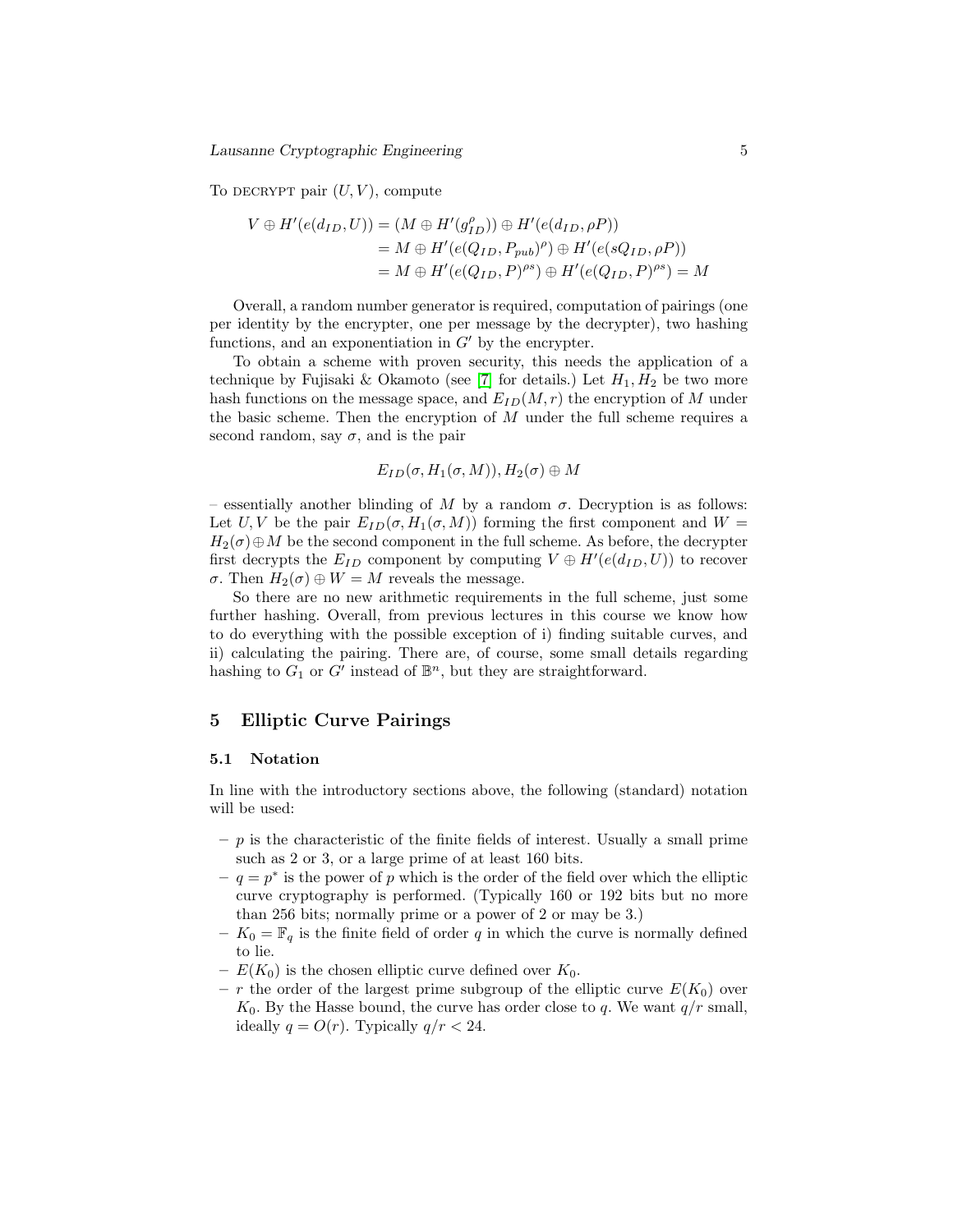- $-G_1 = E(K_0)[r]$  is the elliptic curve subgroup of points defined over  $K_0$  whose rth multiple is the point  $\mathcal O$  at infinity. This is cyclic of order r because r is so large.
- k is the embedding degree, the smallest number such that r divides  $q^k 1$ . Also called the *security multiplier*. It divides  $r-1$ , and, for practical purposes, is typically under 12 in applications, but greater than 1. Often  $k = 6$  is chosen, but the recommended lower bound has risen slowly as theory has developed.
- $K = \overline{\mathbb{F}}_{q^k}$  is the embedding field. It is the smallest extension of  $K_0 = \mathbb{F}_q$ containing the rth roots of 1, i.e. K contains an element  $\zeta$  such that  $\zeta^r = 1$ but  $\zeta^a \neq 1$  for all positive  $a < r$ .
- $-G_2 = E(K)/rE(K)$  is the elliptic curve quotient group of points defined over K modulo the rth multiples.
- $-G' = \mu_r$  is the group of rth roots of unity in  $K = \mathbb{F}_{q^k}$ , i.e. the set of elements  $\zeta \in K$  such that  $\zeta^r = 1$ .
- $-e: G_1 \times G_2 \rightarrow G'$  is the selected bilinear pairing.

### 5.2 Divisors

Pairing values are obtained by constructing a function from the elliptic curve into the embedding field which has a particular set of zeros and poles. (Zeros are where the function has the value 0, and poles are where it has the value  $\infty$ .) The concept of a divisor is straightforward, and simply summarises a function using just a formal representation of its set of zeros and poles. In order to write down the definitions correctly, we have to go up to the "algebraic closure"  $\overline{K}$  of K but all calculations will be done in K or  $K_0$ , so that  $\overline{K}$  can be ignored. The elliptic curves  $E(K)$  and  $E(K_0)$ , defined over K and  $K_0$  respectively, are just subgroups of the curve  $E(\overline{K})$ .

**Definition 1.** Divisors are formal (finite) sums over  $\mathbb{Z}$  of points on the curve  $E(\overline{K})$ . For example,  $D = \sum_{P \in E(\overline{K})} n_P(P)$  where  $n_P \in \mathbb{Z}$  for all  $P \in E(\overline{K})$ . The degree of D is  $deg(D) = \sum_P n_P$  and its support is  $sup(D) = \{P \mid n_P \neq 0\}.$ 

Divisors form an additive group (in the obvious way) and  $(P)$  is the way of writing the divisor of degree 1 and support  $P \in E(K)$ . The obvious function f corresponding to divisor  $D$  in the definition is the "rational" function

$$
f_D(x) = \frac{\Pi_{P \in E(\overline{K}), n_P > 0} (x - P)^{n_P}}{\Pi_{P \in E(\overline{K}), n_P < 0} (x - P)^{-n_P}}
$$

This function has zeros of order  $n_P$  at P when  $n_P > 0$  and poles of order  $-n_P$ at P when  $n_P < 0$ .

If f is a function from  $E(\overline{K})$  to  $\overline{K}$ , then  $\text{ord}_P(f)$  is the multiplicity of P as a zero of f, with negative numbers representing the multiplicity of  $P$  as a pole (i.e. the number of times  $x-P$  is a factor in the numerator or denominator of  $f(x)$ ). This yields a *principal* divisor  $(f) = \sum_P \text{ord}_P(f)(P)$ . So the principal divisor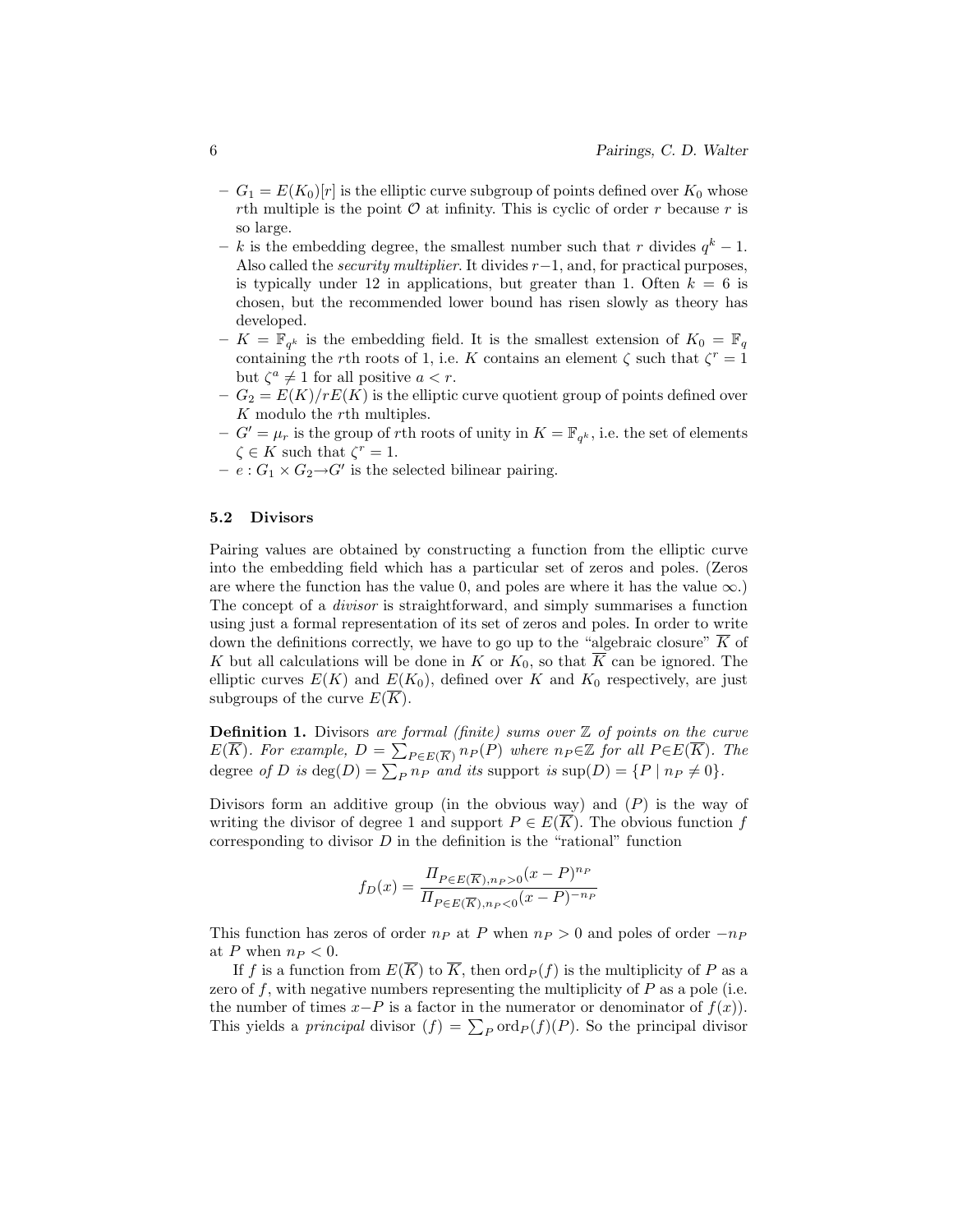$(f_D)$  for the example function  $f_D$  is the divisor D in the definition. Note that a non-zero constant multiple cf of f gives the same divisor:  $(cf) = (f)$  because the two functions have the same zeros and poles. For  $c \in \overline{K}^*$ , the divisor (c) is the empty formal sum 0.

**Definition 2.** Two divisors are equivalent if they differ by a principal divisor, i.e.  $D_1 \sim D_2$  if, and only if,  $D_1 = D_2 + (f)$  for some function f.

The group of divisors of degree 0 modulo this equivalence is the *divisor class* group of E. Computation of the pairing will be done in this group.

**Theorem 1.** Suppose  $D = \sum_{P} n_P(P)$  has degree 0. Then  $D \sim 0$  if and only if  $\sum_{P} [n_P]P = \mathcal{O}$ , i.e.  $D = (f)$  for some function f if, and only if, the points in  $D$  (with multiplicity) add to  $\mathcal{O}$ .

The first sum here is the formal sum defining a divisor, the second sum is a sum of points on the elliptic curve, and  $\mathcal O$  is the point at infinity on the curve. For example, if  $\ell_{PO}(x, y)$  is the line through P and Q on  $E(K)$ , then  $R = -P-Q$  is the third point at which the line meets  $E(K)$  and the associated divisor is

$$
(\ell) = (P)+(Q)+(R) - 3(O)
$$

since the zero of the curve group, namely  $\mathcal{O}$ , is a pole of the line with order  $3<sup>2</sup>$  $3<sup>2</sup>$  $3<sup>2</sup>$ 

Finally, for a function  $f: E(\overline{K}) \to \overline{K}$  and divisor  $D = \sum_P n_P(P)$ , we can define  $f(D)$  by

$$
f(D) = \prod_P f(P)^{n_P}
$$

where  $f(P)$  is the value of f at P. This is a well-defined element of  $K^*$  if the support of  $(f)$  does not intersect that of D. Clearly, for a non-zero constant  $c \in \overline{K}$ ,  $(cf)(D) = f(D)$  if  $deg(D) = 0$  since all the instances of c cancel.

### 5.3 The Tate Pairing

Most of this section can be skipped by readers wishing to avoid any mathematical complexity. The key contents to note are the definitions of the Tate pairing in equation [\(1\)](#page-7-0) and the pairing  $e(*, *)$  in equation [\(2\)](#page-7-1).

For r coprime<sup>[3](#page-6-1)</sup> to  $p = \text{char}(K)$ , the cyclic group of rth roots of unity in  $\overline{K}$ is denoted  $\mu_r$ . This is the set of elements  $\zeta \in \overline{K}$  such that  $\zeta^r = 1$ . There are r of them and  $\phi(r)$  have order r. This will be the group  $G'$  into which our pairing maps. The group from which the first argument of the pairing comes is

$$
G_1 = E(K)[r] = \{ P \in E(K) \mid [r]P = \mathcal{O} \},
$$

<span id="page-6-0"></span><sup>&</sup>lt;sup>2</sup> This is not obvious. It uses a theorem of algebraic geometry which says deg( $(f)$ ) = 0.

<span id="page-6-1"></span><sup>&</sup>lt;sup>3</sup> Any  $r > 0$  with this property is suitable. Only the applications need r to be a large prime factor of  $E(K_0)$ .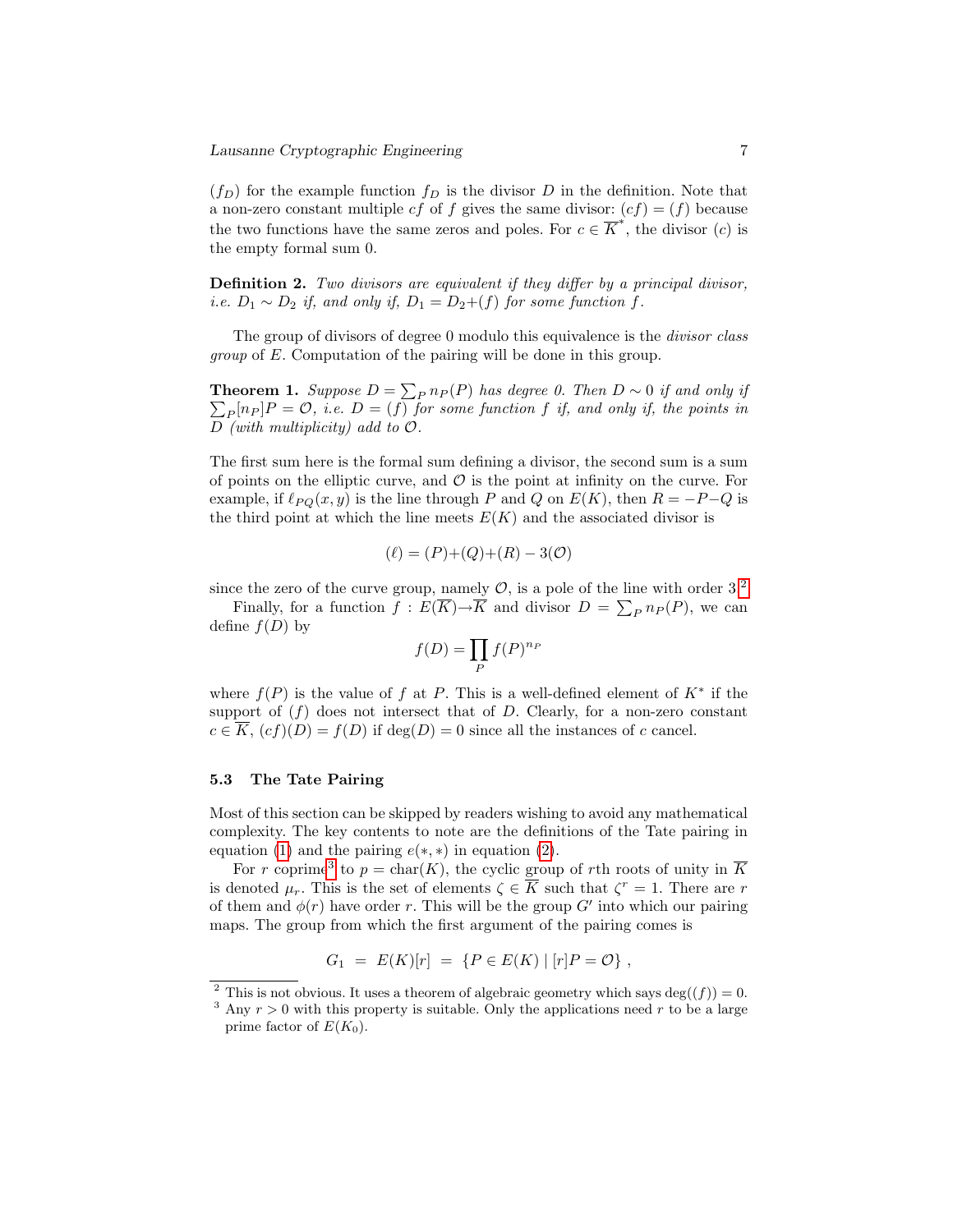i.e. the subgroup of curve points defined over  $K$  whose order divides  $r$ . The group

$$
rE(K) = \{ [r]P \mid P \in E(K) \}
$$

of rth multiples is used in defining the quotient group

$$
G_2 = E(K)/rE(K)
$$

from which the second argument of the pairing comes. This group has exponent r, i.e. the rth multiple of an element is the zero of the group.  $G_1 = E(K)[r]$ and  $G_2 = E(K)/rE(K)$  have the same order, but are not necessarily isomorphic although they are for the cases of interest to us.

Pick two points  $P \in E(K)[r]$  and representative  $Q \in E(K)$  of a class in  $E(K)/rE(K)$ . Since the divisor  $r(P) - r(O)$  has degree 0, there is a function<sup>[4](#page-7-2)</sup> f with that as divisor, i.e. an f such that  $(f) = r(P) - r(O)$ . Choose divisor  $D \sim (Q) - (\mathcal{O})$  whose support is disjoint from that of  $(f)^5$  $(f)^5$ . Usually, if  $S \in E(K)$ is an arbitrary point, then it suffices to take  $D = (Q+S) - (S)$ . Here  $f(D) \in K^*$ because of the definitions of  $f, D$  and the support property of  $D$ . The Tate Pairing is defined by

<span id="page-7-0"></span>
$$
\langle P, Q \rangle = f(D) \in K^* / (K^*)^r \tag{1}
$$

Note that  $K^*/(K^*)^r$  is isomorphic to  $\mu_r$  in a canonical way<sup>[6](#page-7-4)</sup>, so we can view the pairing as giving us a value in  $\mu_r$ . The choice of Q and D from their classes means that this is only defined up to multiplication by an rth power. The main evaluation problems are therefore: constructing the function f of divisor  $r(P)$  –  $r(\mathcal{O})$ , and determining which rth root of unity is in the same class as  $f(D)$ .

An important observation is that  $\langle P, Q \rangle \sim 1_K$  is trivial if  $P, Q \in E(L)$  for any subfield  $L \subset K$  which does not contain any non-trivial rth roots of unity  $\mu_r$ . This is because f and D are defined over L and so  $f(D) \in L \cap \mu_r = \{1\}$ . In particular, for prime r and  $P, Q \in E(K_0)[r]$  we have  $\langle P, Q \rangle = 1$  if the embedding degree  $k > 1$ . This means that we normally choose one argument in  $E(K_0)$  to simplify the arithmetic but must choose the other properly in  $E(K)$  to avoid everything degenerating to 1.

As  $|K^*| = q^k - 1$ , we can raise elements of K to the power  $(q^k-1)/r$  to obtain an rth root of unity. This gives a canonical element in a coset of  $K^*/(K^*)^r$  since any rth power is killed by raising it to the power  $(q<sup>k</sup>-1)/r$ . It also avoids the problem of determining which root of unity is in the class of  $\langle P, Q \rangle$ . Hence we define the pairing

<span id="page-7-1"></span>
$$
e(P,Q) = \langle P,Q \rangle^{(q^k-1)/r} \in \mu_r . \tag{2}
$$

Computing the power on the right side is called the final exponentiation. The bilinearity properties of  $\langle *, * \rangle$  (which we have assumed) are inherited by  $e(*, *)$ .

Finally, readers interested in the Weil pairing could look at Galbraith's account in [\[6\]](#page-25-2), IX.6. There he defines that pairing in terms of evaluating two Tate

<span id="page-7-2"></span><sup>&</sup>lt;sup>4</sup> In the next but one section there is a construction for this using Miller's algorithm.

<span id="page-7-3"></span><sup>&</sup>lt;sup>5</sup> We can't take  $D = (Q) - (O)$  since O is then in the support of both D and (f).

<span id="page-7-4"></span><sup>&</sup>lt;sup>6</sup> The class of  $\zeta \in \mu_r$  is mapped to  $\zeta$ .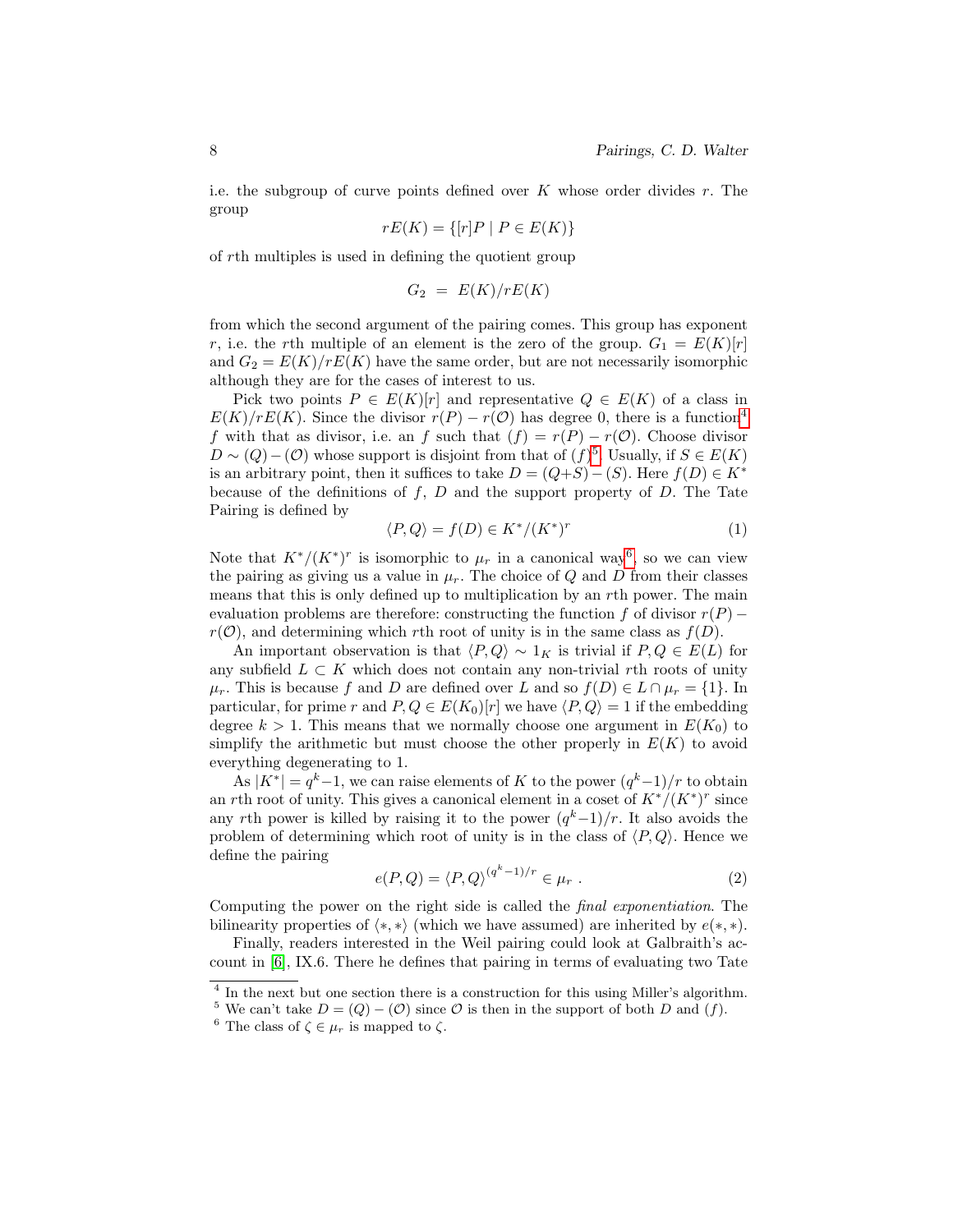pairings  $\langle P, Q \rangle$  and  $\langle Q, P \rangle$ . As the Weil pairing already maps into  $\mu_r$ , there is no need for the "final exponentiation". So it appears to require less than twice the computational effort. However, in the Tate pairing we can usually pick  $P$  in  $E(K_0)$  but not Q in  $E(K_0)$ . When we come to Miller's algorithm for the Tate pairing,  $\langle Q, P \rangle$  is then much more expensive than  $\langle P, Q \rangle$  to compute. So Tate's pairing is very much faster and so generally preferred.

## 6 Computing the Pairing

#### <span id="page-8-1"></span>6.1 Example

Two lines are used to describe the addition law  $P+Q = S$  on an elliptic curve over K. The first is that through P and Q, say  $\ell_{PQ}$ . It intersects the curve again at a point R, say, such that  $P+Q+R = \mathcal{O}$ . The second, say  $v_R$ , is the vertical line through R and  $\mathcal{O}$ , which intersects the curve again at  $S = -R$ , making  $R+S = \mathcal{O}$ . Specifically,  $\ell_{PO}(x, y) \equiv rx+sy+t$  for some  $r, s, t \in K$  such that  $rx_P + sy_P + t = 0$  and  $rx_Q + sy_Q + t = 0$ . Similarly, if the curve has an equation of the form  $y^2 = f(x)$  then  $v_R(x, y) \equiv x - x_R$ , which is satisfied by R and  $S = -R = (x_R, -y_R)^7.$  $S = -R = (x_R, -y_R)^7.$  $S = -R = (x_R, -y_R)^7.$ 

If we are using Weierstraß coordinates then lines over  $K_0$  have equations of the form  $\ell(x, y) = 0$  where  $\ell(x, y) = rx+sy+t$ , say, for some  $r, s, t \in K$ . The equation of the line gives a formula for  $y$  in terms of x. When this is substituted into the curve equation it yields a cubic which has three roots, namely  $x_P$ ,  $x_Q$ and  $x_R$  for  $\ell_{PQ}$ . Hence  $\ell_{PQ}$  determines the three points  $P, Q, R$  and the divisor  $(\ell_{PO})$  includes  $(P)+(Q)+(R)$ . The full mathematical definition of divisors is more complex and some hard work is required to show that there is a balancing multiple of  $(0)$ . However, we could eventually show that

$$
(\ell_{P,Q}) = (P) + (Q) + (R) - 3(\mathcal{O})
$$

and, similarly, that

$$
(v_R) = (R) + (S) - 2(\mathcal{O}) = (R) + (-R) - 2(\mathcal{O})
$$

Since the divisor provides the multiplicities of the zeros and poles of a function, we have  $(fg) = (f)+(g)$ . Hence

$$
(\ell_{PQ}/v_R) = (P) + (Q) + (R) - 3(Q) - (R) - (S) + 2(Q) = (P) + (Q) - (S) - (Q)
$$

#### 6.2 Miller's Algorithm

The main step in evaluating the pairing is to construct is a function  $f$  such that  $(f) = r(P) - r(O)$ . This is done using a sequence of functions  $f_1, f_2, ..., f_r$  with the divisor property

<span id="page-8-2"></span>
$$
(f_i) = i(P) - ([i]P) - (i-1)(\mathcal{O}) . \tag{3}
$$

<span id="page-8-0"></span><sup>7</sup> We cannot always pick the equation to have this form, in which case we can expect  $y_{-R} \neq -y_R$ .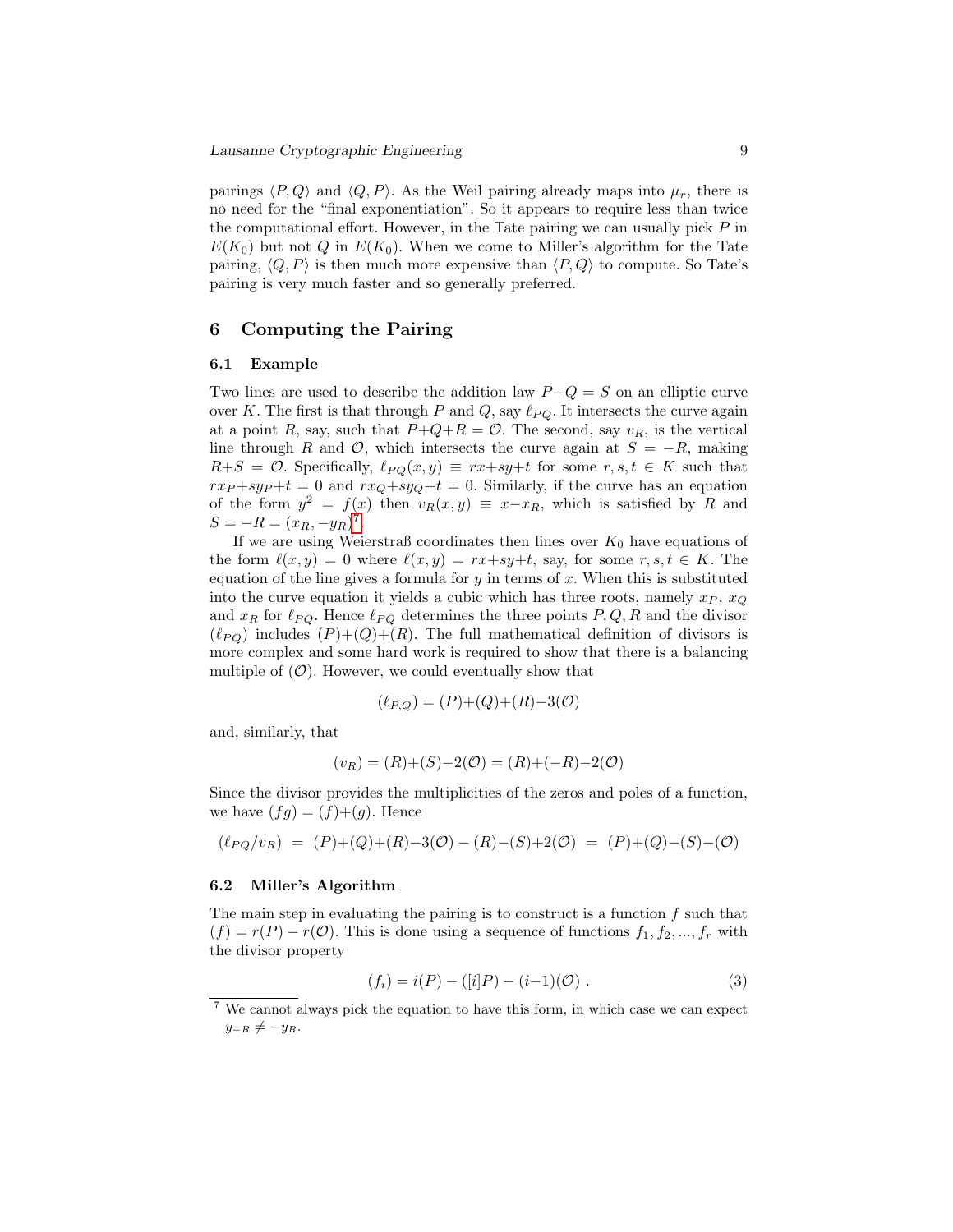Using the construction in the example of §[6.1,](#page-8-1) there are two lines  $\ell, v$  which define a group addition. For a given point  $P \in E(K)[r]$ , let  $\ell_{ij}, v_{i+j}$  be those associated with the addition  $[i]P + [j]P$ . Thus  $\ell_{ij}$  is the line through  $[i]P$  and [j]P whereas  $v_{i+j}$  is the line through  $[i+j]P$  and  $-[i+j]P$ . In the same way as the roots of a polynomial determine the polynomial up to a non-zero multiple, so a divisor of degree 0 determines a function which is unique up to multiplication by a non-zero constant. Hence the functions  $f_i$  are determined up to a constant. They can be generated iteratively using:

## **Lemma 1.** The functions  $f_i$  satisfy:

 $f_1 = c_1, \text{ and}$  $f_{i+j} = c_{ij} f_i f_j \ell_{ij} v_{i+j}^{-1}$ for some constants  $c_1, c_{ij}$  for  $1 \leq i, j \leq r$ .

To see this, note first that the divisor  $(f_1) = 1(P) - ([1]P) - (1-1)(\mathcal{O}) = \phi$  is the empty formal sum by eqn. [\(3\)](#page-8-2). Hence  $f_1$  is just a non-zero constant function.

Next, we have

$$
(\ell_{ij}/v_{i+j}) = ([i]P) + ([j]P) - ([i+j]P) - (\mathcal{O})
$$

by the example in the previous sub-section. Thus, by the obvious induction hypothesis that eqn. [\(3\)](#page-8-2) holds for all indices less than  $i+j$ ,

$$
(f_i f_j \ell_{ij}/v_{i+j}) = i(P) - ([i]P) - (i-1)(O) + j(P) - ([j]P) - (j-1)(O) + (\ell_{ij}/v_{i+j})
$$
  
=  $i(P) - (i-1)(O) + j(P) - (j-1)(O) - ([i+j]P) - (O)$   
=  $(i+j)(P) - ([i+j]P) - (i+j-1)(O)$   
=  $(f_{i+j})$ 

which establishes the claim by induction and the preceding remark.  $\Box$ 

Observe that  $P \in E(K)[r]$  means  $[r]P = \mathcal{O}$ , so that  $(f_r) = r(P) - r(\mathcal{O})$  and  $f_r = f$  is the function we seek in order to evaluate the pairing. Note also that for any point  $S$ ,  $(Q+S)-(S) \sim (Q)-(O)$  by Theorem 1 because  $\{Q+S\}-S=Q-O$ . Hence, by definition,  $\langle P, Q \rangle = f(D)$  for a divisor  $D = (Q+S)–(S)$  where S is a random point on the curve. So  $\langle P, Q \rangle = f(Q+S)/f(S)$ . This means the constants  $c_{ij}$  cancel in the iterative computation of  $f(D)$ :

**Corollary 1.** For a divisor D of degree 0, the values  $f_i(D)$  satisfy:  $f_1(D) = 1$ , and

<span id="page-9-0"></span>
$$
f_{i+j}(D) = f_i(D)f_j(D)\ell_{ij}(D)v_{i+j}(D)^{-1}.
$$

Since  $f_r$  is calculated iteratively using lines which compute multiples of P up to  $[r]P$ , this corollary means f can be computed simply by inserting some extra computation into any scalar multiplication algorithm for computing  $[r]P$ . In the following algorithm due to Victor Miller, the variable  $T$  holds a multiple of  $P$ , say  $[i]P$  where j is given by the leftmost i bits of r, and the variable f contains the corresponding value  $f_j(D)$  for  $D = (Q')-(S) = (Q+S)-(S)$ .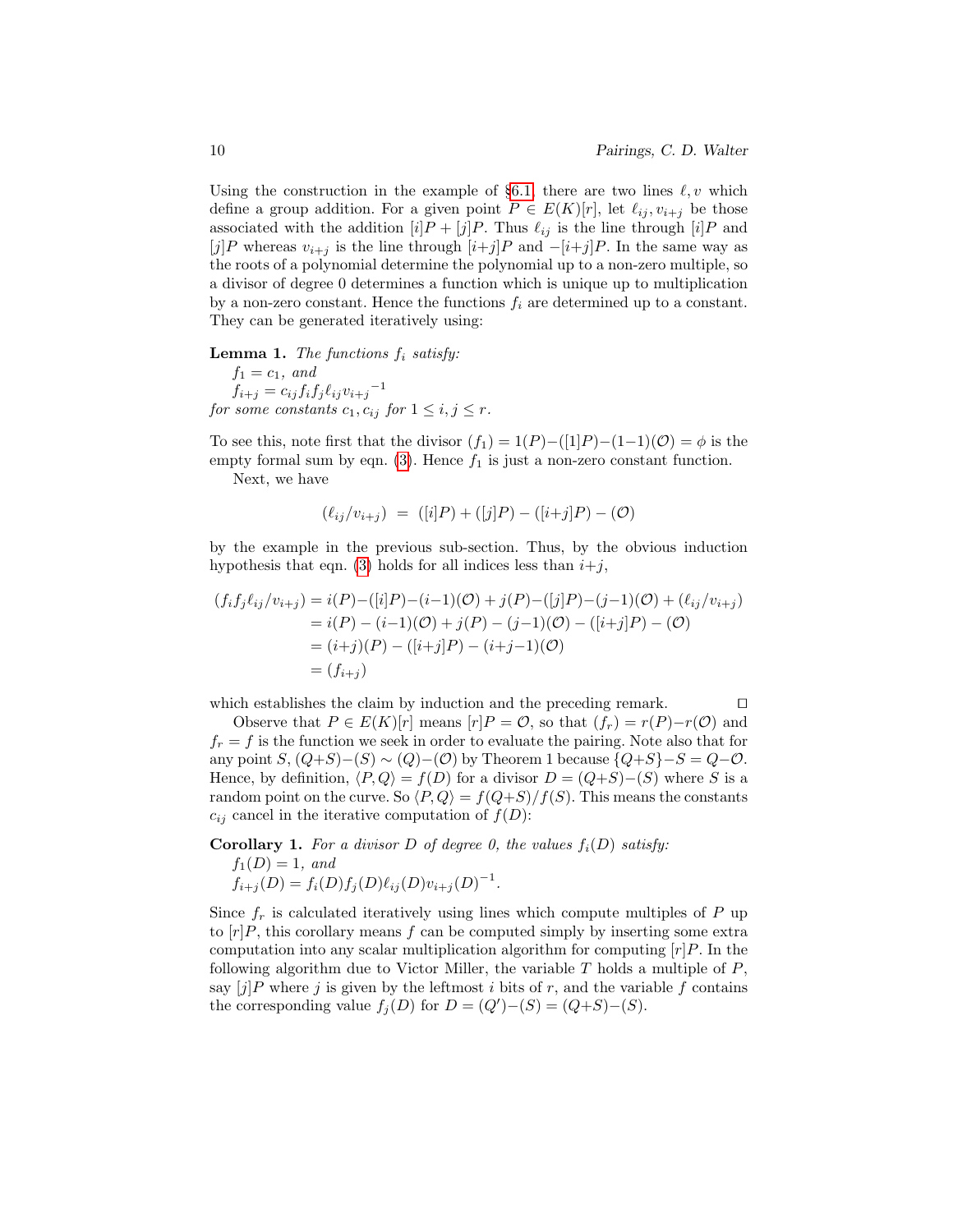ALGORITHM: Miller INPUTS: Points  $P,Q\in E(K),$  P of order  $r=\sum_{i=0}^{n-1}r_i2^i, r_i{\in}\mathbb{B}, r_{n-1}{=}1.$ OUTPUT: The Tate pairing  $\langle P, Q \rangle \bmod K^{*r}$ . Choose a random point  $S \in E(K)$  $Q' \leftarrow Q + S$  $T \leftarrow P$  $f \leftarrow 1_K$ For  $i \leftarrow n-2$  downto 0 do { Determine lines  $\ell$  and  $v$  for doubling  $T$ .  $T \leftarrow [2]T$  $f \leftarrow f^2 \ell(Q') \ell(S)^{-1} v(Q')^{-1} v(S)$ If  $r_i = 1$  then Determine  $\ell$  and  $v$  for the addition  $T+P$ .  $T \leftarrow T + P$  $f \leftarrow f\ell(Q')\ell(S)^{-1}v(Q')^{-1}v(S)$ } } Return f

Recall the assumption in the definition of the pairing that the support of  $f$ had to be disjoint from the divisor  $Q'-S$  at which f is evaluated. This is to avoid  $f$  becoming 0 when it is evaluated at any point in the divisor.  $f$  has at most about  $\frac{15}{2} \log_2 r$  zeros or poles besides  $\mathcal{O}$ . (Three for each line  $\ell$  and two for each vertical v for, on average,  $\frac{3}{2} \log_2 r$  cases.) As r is large and there are at least r choices for S, there is therefore only a negligible chance of a random S resulting in  $Q'$  or S being part of the support of f. This would be noticed in the algorithm by an attempt to multiply or divide  $f$  by 0. In this case the algorithm would have to be run again with a different S.

There is, of course, still the final exponentiation by  $(q<sup>k</sup>-1)/r$  to perform to obtain  $e(P, Q)$ . We know how to do this, but it is a main topic in section [7.](#page-12-0)

### 6.3 Other Scalar Multiplication Algorithms

In fact, alternative scalar multiplication algorithms for  $[r]P$  can be adapted to speed up the version of Miller's Algorithm presented in the previous section. For example, by using NAF (non-adjacent form) for which there are non-zero digits  $\pm 1$  which are always separated by at least one zero digit, the number of addition operations is reduced from  $\frac{1}{2} \log_2 r$  to  $\frac{1}{3} \log_2 r$  on average. Almost all efficient scalar multiplication algorithms use an iterative step which involves a number of doublings  $T \leftarrow [2]T$  and an addition  $T \leftarrow T+[d]P$  of a small, signed digit multiple  $dP$ . The latter uses  $f_d$ , so  $[d]P$  and  $f_d(D)$  should be pre-computed and stored in variables  $P_d$  and  $f_d$ , say. Then, for positive digits d, the addition step becomes: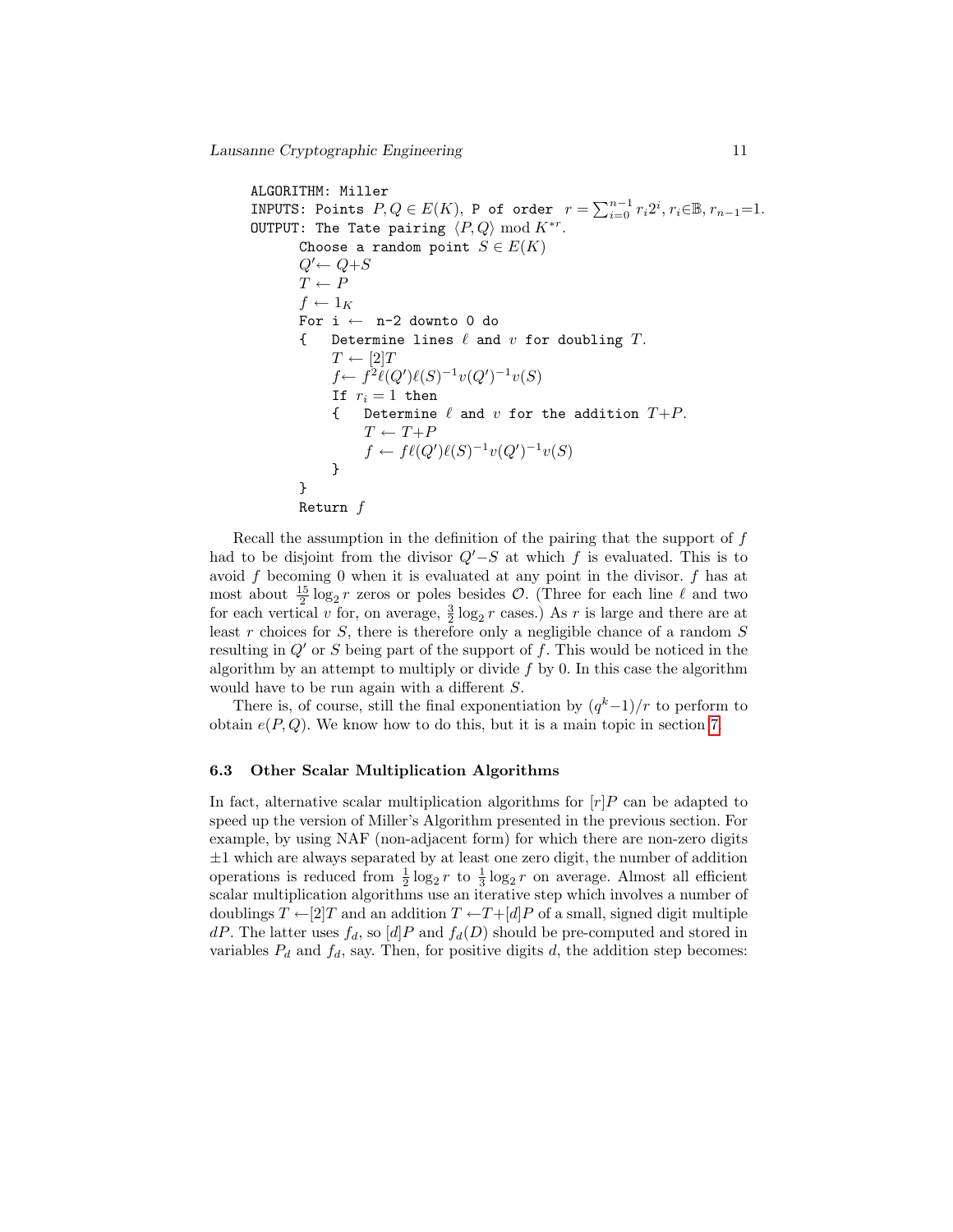If 
$$
d > 0
$$
 then  
\n{ Determine  $\ell$  and  $v$  for the addition  $T+P_d$ .  
\n $T \leftarrow T+P_d$   
\n $f \leftarrow f f_d \ell(Q')\ell(S)^{-1}v(Q')^{-1}v(S)$ 

However, unless  $d = 1$  the insertion of the factor  $f_d$  increases the cost of the addition step so much that alternatives to double and add are usually more expensive! This is confirmed in more detail below.

For negative digits d, the function  $f_d$  has not been constructed and so  $f_{i+d}$ is obtained from  $f_i$  and  $f_{-d}$  by re-ordering the property

$$
f_i(D) = f_{i+d}(D)f_{-d}(D)\ell_{i+d,-d}(D)v_i(D)^{-1}
$$

from Corollary [1](#page-9-0) into  $([8], eqn.(1))$  $([8], eqn.(1))$  $([8], eqn.(1))$ 

$$
f_{i+d}(D) = f_i(D)f_{-d}(D)^{-1} \ell_{i+d,-d}(D)^{-1} v_i(D)
$$

Thus, the two lines of interest are associated with the addition of  $[-d]P$  and [i+d]P. The line  $\ell_{i+d,-d}$  goes through [i+d]P, -[d]P and so also -[i]P. Thus it is the line  $\bar{\ell}_{i,d} = \ell_{-i,-d}$  through the points  $-[d]P$  and  $-[i]P$  which is complementary to the line  $\ell_{i,d}$  through  $[d]P, [i]P$  and so essentially already known as  $\pm [d]P$  was pre-computed and  $T = [i]P$  is the current point. If the curve equation has the form  $y^2 = F(x)$ , then  $\bar{\ell}_{i,d}$  is just the mirror image in the x-axis of the line  $\ell_{-i,-d}$ . We can refer to  $\overline{\ell}_{i,d}$  as the line associated with the subtraction  $T-P_{-d}$ . It is, indeed, one of the two possible lines that can be used to determine the difference  $T-P_{-d}$  and so causes no extra work beyond what is necessary to determine  $T+P_d$ . The required vertical line is  $v_i$  through  $[i]P$  and  $-[i]P$ , i.e. T and  $-T$ . So the full addition step becomes:

If 
$$
d > 0
$$
 then  
\n{ Determine  $\ell$  and  $v$  for the addition  $T+P_d$ .  
\n $T \leftarrow T+P_d$   
\n $f \leftarrow f f_d \ell(Q')\ell(S)^{-1}v(Q')^{-1}v(S)$   
\n} If  $d < 0$  then  
\n{ Determine  $\overline{\ell}$  for the subtraction  $T-P_{-d}$  and  $v$  through  $T$ .  
\n $T \leftarrow T-P_{-d}$   
\n $f \leftarrow f f_{-d}^{-1} \overline{\ell}(Q')^{-1} \overline{\ell}(S)v(Q')v(S)^{-1}$ 

In practice, only the digits  $\pm 1$  are of interest. For these the factor  $f_{\pm d} = 1$ disappears. So a NAF representation of r or a 2-bit sliding window method with digits  $0, \pm 1$  would provide some speed-up over the usual double-and-add methods.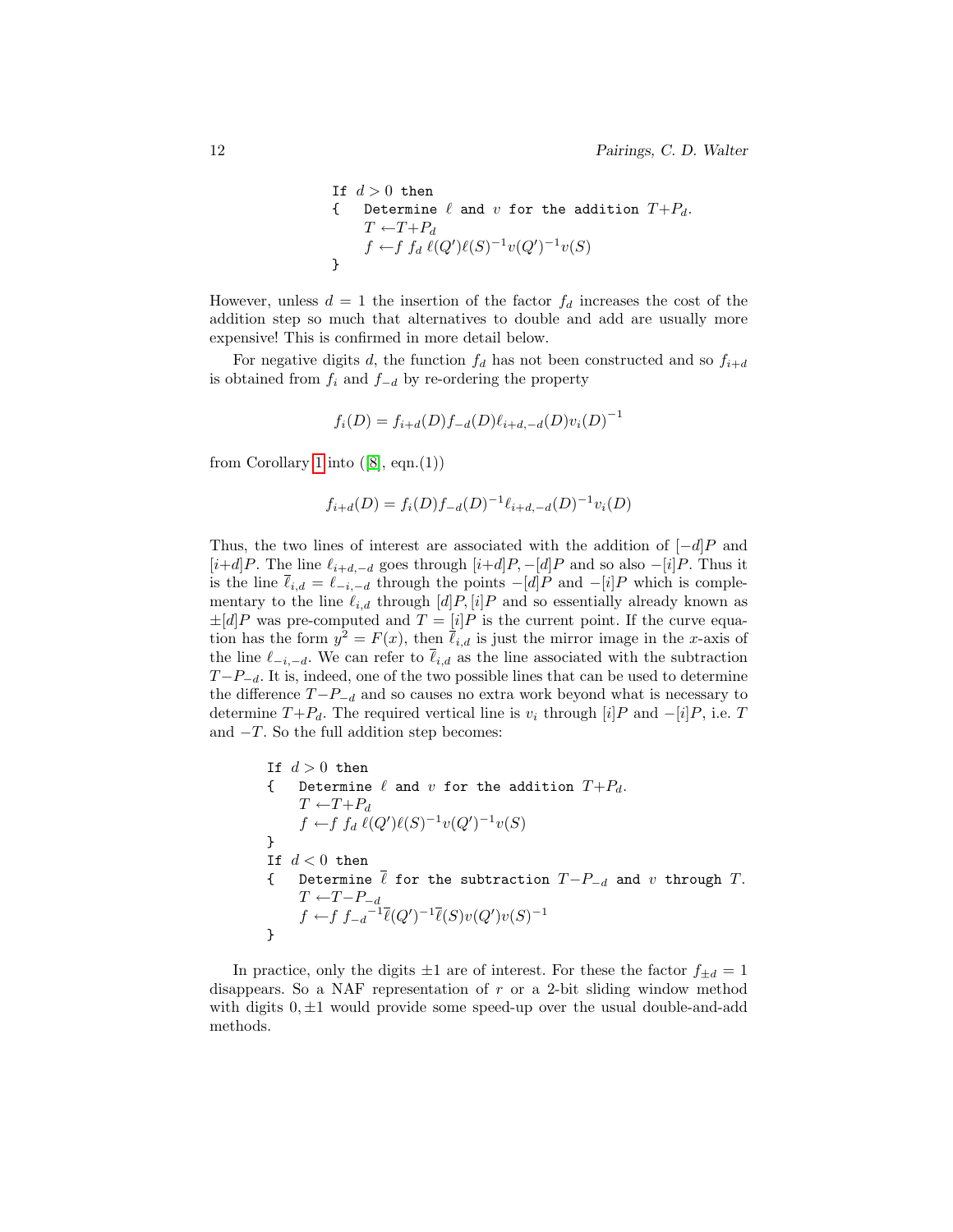## <span id="page-12-0"></span>7 Efficiency Aspects

### 7.1 The Main Efficiency Issues

The largest efficiency saving is from working in  $K_0 = \mathbb{F}_q$  rather than  $K = \mathbb{F}_{q^k}$ whenever possible. Representations of elements in  $K$  are  $k$  times the length of representations of elements in  $K_0$  so that a multiplication over  $K_0$  is  $k \times k$ times faster than one over K. Although small values of k such as  $k = 6$  are typical, the saving is nevertheless considerable if available choices enable many multiplications to be made over  $K_0$  instead of K.

The focus of attention in this sub-section is the evaluation of the line

<span id="page-12-1"></span>
$$
\ell(x, y) \equiv rx + sy + t \tag{4}
$$

at S and Q'. In Miller's algorithm, if  $P \in E(K_0)$  then all the lines are over  $K_0$ and point additions are performed over  $K_0$ . Thus the coefficients of [\(4\)](#page-12-1) are in  $K_0$  and calculating the coordinates of multiples of P only requires arithmetic in  $K_0$ . Moreover, S can be chosen so that either S or  $Q'$  is defined over  $K_0$ . Then half the line evaluations  $\ell(S)$  and  $\ell(Q')$  in the algorithm are at points defined over  $K_0$ , and once again all the arithemtic is in  $K_0$ . In fact, if  $K_0$  is not a prime field (i.e. char $(K) < q$ ) then S might be chosen in a much smaller subfield than  $K_0$ , making multiplication using its coordinates still cheaper.

The cost of one point doubling or point addition step in Miller's algorithm is roughly the following, when field additions and multiplications by small constants are ignored. There are typically 12 to 17 field multiplications per point addition, depending on the coordinate system (see  $[6]$ , Table V.1), and this should yield both lines with little extra work since  $\ell$  is essentially determined when calculating a point sum. It is comparable but a little less for point doubling – typically 80% of the cost of a point addition. All these should be over  $K_0$ . Another 12 multiplications are required to evaluate the two lines at the two points when projective coordinates are used. Six of these will be over  $K_0$  if S or  $Q'$  is chosen to be defined over  $K_0$ . However, the other six will be mixed multiplications with one argument in  $K_0$  and the other in K, making them k times the cost of a multiplication over  $K_0$ . Finally, 4 or 5 multiplications or divisions (for the point addition and doubling respectively) are required to determine  $f$ from those evaluations. Since  $f \in K$ , most of these operations are properly in K.

Temporarily counting a division to have the same cost as a multiplication<sup>[8](#page-12-2)</sup>, over half of the multiplications of an addition or doubling step are therefore over  $K_0$  instead of K if  $P, S \in E(K_0)$ , namely those for the point addition or doubling and two of the line evaluations, and most of the rest have at least one argument in  $K_0$ . Only 3 or 4 are fully over K. Overall, choosing  $S \in E(K_0)$  is useful but much less significant than choosing  $P \in E(K_0)$ . Consequently, although one has to keep  $K$  large enough to avoid a DLP attack via  $K$ ,  $K_0$  should be kept down to the size used in classical ECC applications and P chosen in  $E(K_0)$ .

<span id="page-12-2"></span><sup>8</sup> Division is treated properly in the following paragraphs.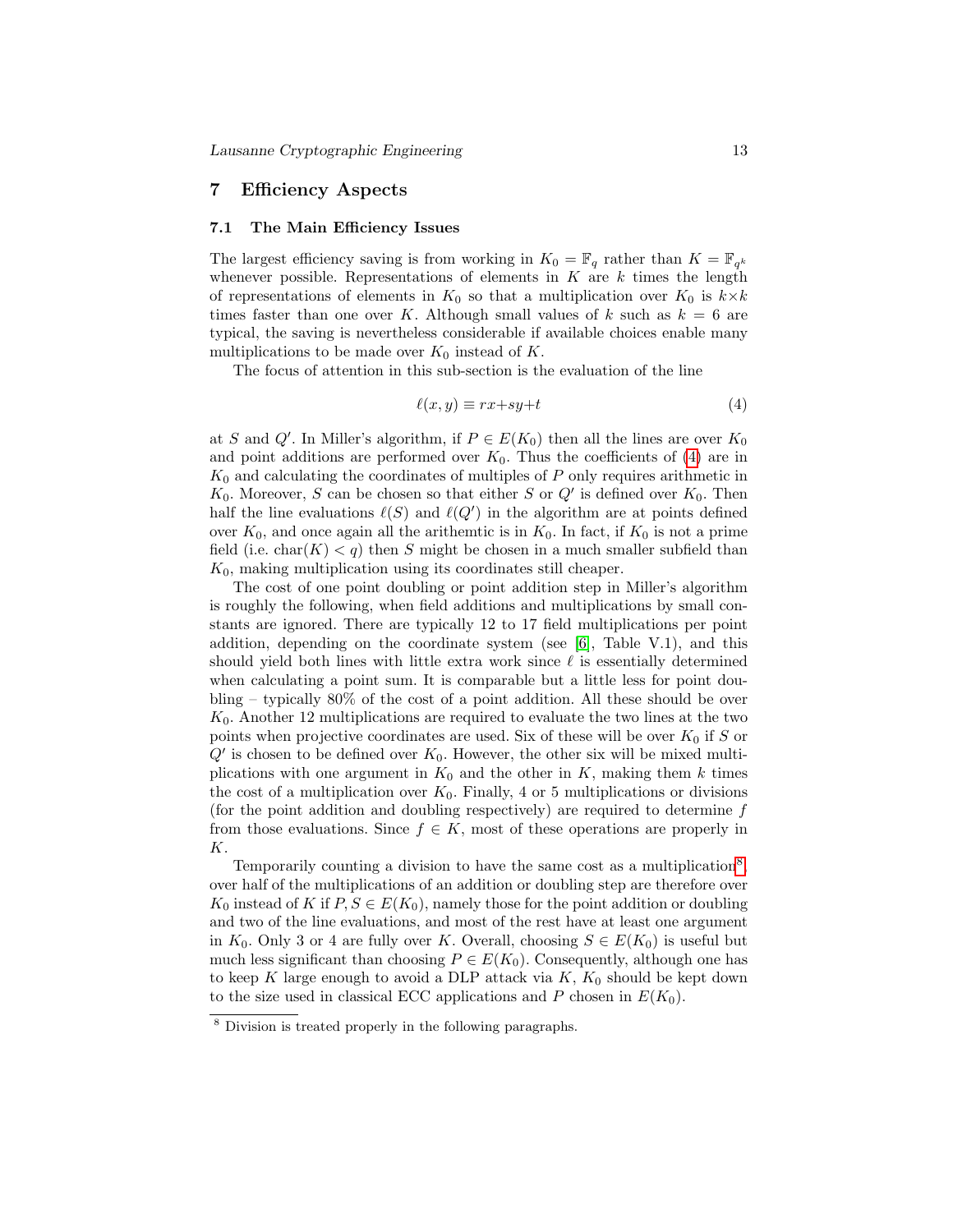Clearly, field divisions and inversions should be avoided. Any constant multiple of  $\ell$  or v is acceptable because their contributions to f are via  $\ell(D) =$  $\ell(Q')/\ell(S)$  and  $v(D) = v(Q')/v(S)$ , so that any extra constant is cancelled. Hence computing the coefficients of lines  $\ell$  and  $v$ , and determining the values  $\ell(Q'), \ell(S), v(Q')$  and  $v(S)$  should not involve any division.

 $f$  is computed using a similar approach to that of replacing affine with projective coordinates, *viz.* adding another variable to store values as ratios:  $f$  is split into numerator and denominator values  $f_N$  and  $f_D$  for the main loop. It requires twice the storage for  $f$ , which is little overall increase in memory. Naturally, the table elements  $f_d(D)$  would have any divisions performed before storage so their denominators would also be 1. Then each division in the computation of  $f$  can be replaced by a single multiplication. Thus, for example, in the addition step the updating of f becomes

$$
f_N \leftarrow f_N \ell(Q') v(S) \; ; \quad f_D \leftarrow f_D \ell(S) v(Q') \tag{5}
$$

which involves two multiplications of elements in  $K_0$  by elements in K and two multiplications properly over  $K$ . (The same number of multiplications as we counted earlier.) Eventually there is a single field division  $f=f_N/f_D$  after the loop terminates.

There are, of course, a number of papers describing how to save one or two multiplications per double and add step in scalar multiplication algorithms, e.g. [\[8,](#page-25-3)[9\]](#page-25-4).

### 7.2 Alternative Scalar Multiplication Algorithms

This section can be skipped. It is mostly an interesting exercise in understanding the relative merits of other likely sources of improved efficiency and should be helpful in developing general skills for tackling this issue in other contexts.

Our aim here is to reduce the total number of multiplications properly over  $K$  since this is the most expensive arithmetic operation aside from the single final division after the loop termination. These multiplications dominate Miller's algorithm. Alternative point multiplication algorithms which involve digits other than  $0, \pm 1$  require an extra multiplication by  $f_{\pm d} \in K$  in the point addition step. For example, for  $d > 1$ , f is updated using

$$
f_N \leftarrow f_N f_d \ell(Q') v(S) \; ; \quad f_D \leftarrow f_D \ell(S) v(Q')
$$

This increases the number of multiplications with both arguments properly in K from 2 to 3 compared with when  $d = 1$ . By comparison, the doubling step

$$
f_N \leftarrow f_N^2 \ell(Q') v(S) \; ; \quad f_D \leftarrow f_D^2 \ell(S) v(Q')
$$

requires two squarings and two multiplications properly over  $K$ , which is typically equivalent to about 3.6 such multiplications.

With a prime  $r$  of 160 bits, there are on average  $159/2$  addition steps in the binary double and add algorithm, requiring  $2 \times \frac{1}{2} \times 159 = 159$  multiplications over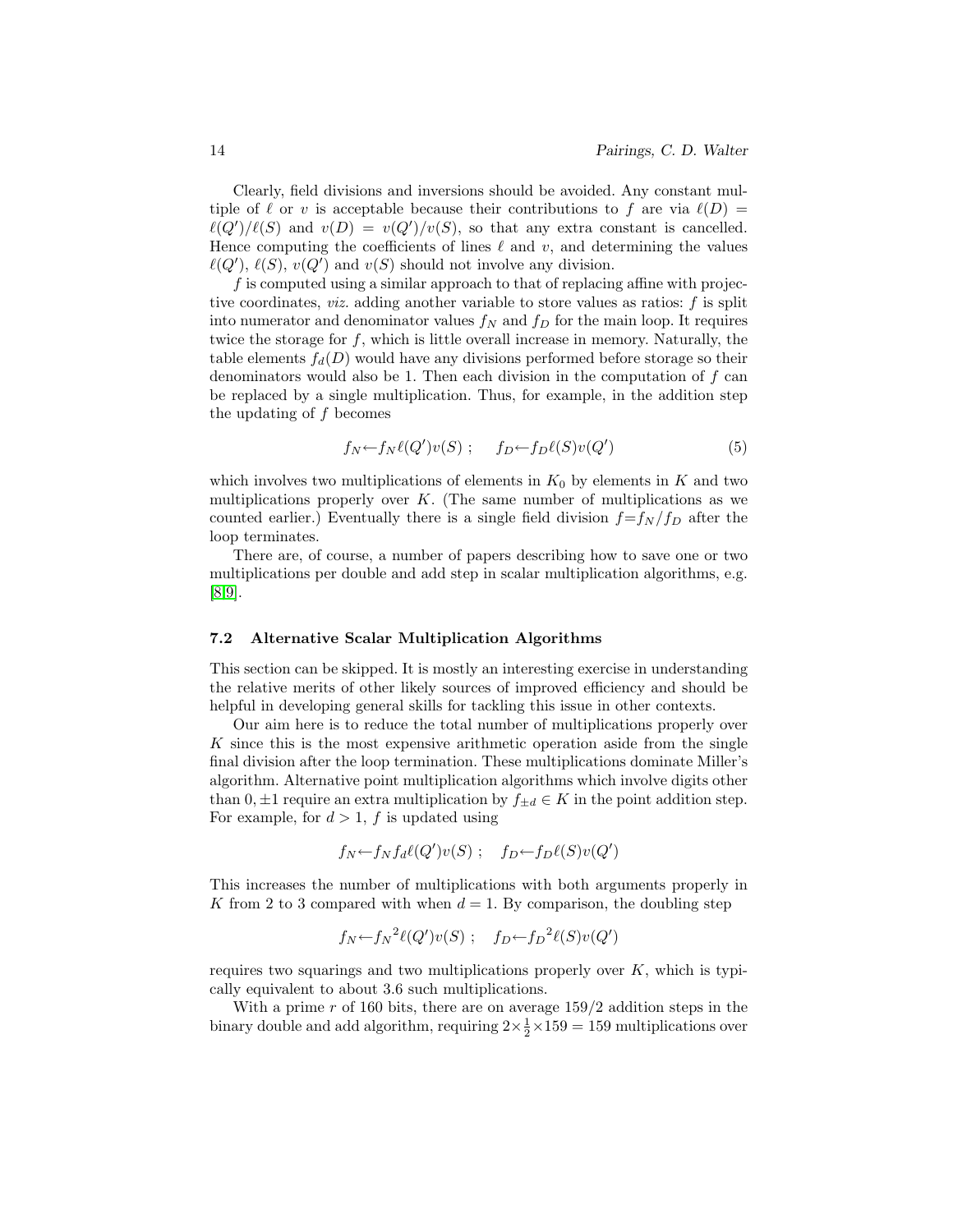K. With a NAF representation, one in three digits is non-zero and so the addition steps require on average only  $2 \times \frac{1}{3} \times 159 = 106$  multiplications. For a 3-bit sliding window algorithm, the digits are  $\pm 1, \pm 3$  and one in four of the doubling steps is associated with a non-zero digit. So one in eight involves  $\pm 3$  and requires an extra multiplication. The total is  $(\frac{2}{8} + \frac{3}{8}) \times 159 \approx 99$  multiplications for the addition steps. The saving of under 7 multiplications over NAF is insufficient to perform the extra division necessary when computing  $f_3(D)$  for the table. Of course, the saving is proportional to the bit length of  $r$ , and will be more for larger r. One concludes that only scalar multiplication methods involving digits  $0, \pm 1$  are worthwhile for the usual size of r.

#### 7.3 Another Less Efficient Method

This section may also be skipped – it reveals another slight efficiency gain with little extra expense in memory use.

Similarly to the splitting of  $f$  into numerator and denominator, the field multiplications for updating f might be separated into those over  $K_0$  and those over K. Suppose variables  $f_0 = f_{0N}/f_{0D}$  and  $f_1 = f_{1N}/f_{1D}$  are used for these, and they are multiplied together at the end to obtain  $f = f_N/f_D$ . Again ignoring the inversions, each iterate of the doubling step

$$
f_N \leftarrow f_N^2 \ell(Q') v(S) \; ; \quad f_D \leftarrow f_D^2 \ell(S) v(Q')
$$

is split into

$$
f_{0N} \leftarrow f_{0N}^2 v(S)
$$
;  $f_{0D} \leftarrow f_{0D}^2 \ell(S)$ ;  $f_{1N} \leftarrow f_{1N}^2 \ell(Q')$ ;  $f_{1D} \leftarrow f_{1D}^2 v(Q')$ 

Both require two multiplications and two squarings over  $K$ . In addition, the first has two mixed multiplications  $K \times K_0 \rightarrow K$  but the second only two multiplications and two squarings over  $K_0$ , which is cheaper for  $k \geq 2$ . However, the saving is only  $O(k)$  per loop iteration in Miller's algorithm, whereas the total cost is  $O(k^2)$  per loop iteration. Notice the importance of performing multiplications in an order which keeps successive products in the smallest possible field.

### <span id="page-14-0"></span>7.4 Affine or Projective Coordinates?

Next to consider is the choice of coordinates. Only  $S$  and  $Q'$  appear in the computation of f, and, being random, S can easily be chosen over  $K_0$  with affine coordinates. As neither is changed during the computation, it is best also to put  $Q'$  into affine coordinates initially and stay with affine coordinates for the calculation of  $f$ , thereby making the line evaluations at  $S$  and  $Q'$  cheaper.

For the iterative calculation of  $[r]P$  it is tempting to use projective coordinates. One of their main uses is to speed up exactly this computation. Observe, however, that the line v through the point  $T$  (which is the variable in Miller's algorithm holding a scalar multiple of  $P$ ) then has x-coordinate given by the ratio  $x_T/z_T$ , so that the evaluation of  $v \equiv z_T x - x_T z$  at S or Q' requires a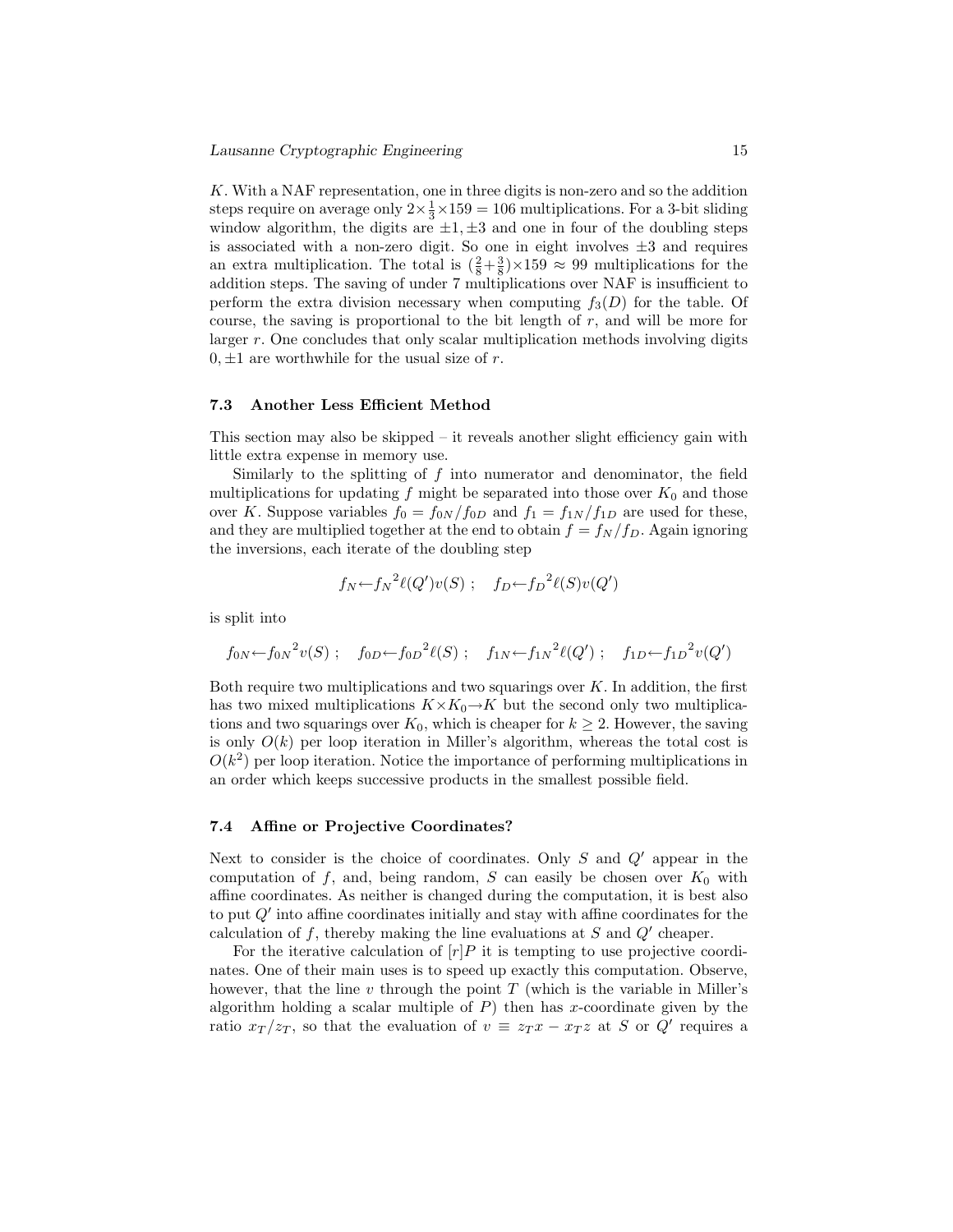multiplication which was not required before, the latter case with one argument in K. These multiplications cause an extra computational effort of  $O(k)$  per loop iteration. However, the additional cost of affine coordinates for  $T$  is a division in  $K_0$ , which, as a function of k, is an  $O(1)$  operation. Consequently, according to Galbraith [\[6\]](#page-25-2) chap. IX, affine coordinates are empirically faster. Indeed, the analysis here shows that this is inevitable as k grows larger.

## 8 The Final Exponentiation

Recall that our aim is to compute  $e(P,Q) = \langle P,Q \rangle^{(q^k-1)/r}$ , and Miller's algorithm only outputs  $\langle P, Q \rangle$ .

### 8.1 Removing the Factors involving S

In many cases, part of the work in calculating the pairing may be saved using the following theorem.

**Theorem 2.** [\[2\]](#page-25-5) For the evaluation of  $e(P,Q)$ , if r is prime to q-1 and k > 1 then  $S = \mathcal{O}$  can be chosen in Miller's Algorithm and the factors  $\ell(S)$  and  $v(S)$ deleted from it.

In practice, as we have noted, S is generally chosen in  $E(K_0)[r]$  to ensure the calculations of  $\ell(S)$  and  $v(S)$  are entirely within  $K_0$ . However, the calculations of  $\ell(Q')$  and  $v(Q')$  are in K and so much more expensive. Hence the saving from this theorem is not as great as the half that might be expected at first sight, but it is one of the improvements that makes other pairings, such as the ate pairing, attractive.

The main point here is that, in order to calculate  $e(P,Q)$ , the final exponentiation by  $(q<sup>k</sup>-1)/r$  is by a multiple of  $q-1$ . Ignoring any problems regarding the support of f, by picking  $S \in E(K_0)$  we would have  $\ell(S) \in K_0$  and  $v(S) \in K_0$ and so  $\ell(S)^{q-1} = 1$  and  $v(S)^{q-1} = 1$  unless  $\ell(S) = 0$  or  $v(S) = 0$ . So their contribution after the final exponentiation is trivial, and the factors  $\ell(S)$  and  $v(S)$ can be safely deleted from the algorithm. Of course, in our case  $K_0$  is chosen small, so  $k > 1$ . By the definition of r, r will therefore generally be prime to  $q-1$ , so that normally this theorem can be applied.

The restriction on the choice of  $S$  is that it is not in the support of any function f that is used. However, only  $O(log(r))$  points of  $E(K_0)[r]$  occur in such supports as only that number of functions  $f$  are used in the calculation. So there are points S defined over  $K_0$  which could be used legitimately and which avoid the support of the function  $f$ . Unfortunately, we need to be a bit more clever since we want to take  $S = \mathcal{O}$  in order to have  $Q' = Q$ , and this is one of the points in the support of  $f$ . As the course is not about proofs, so we will skip this tiresome detail.

**Theorem 3.** [\[2\]](#page-25-5) When computing  $e(P,Q)$ , if r is prime to q-1 and  $k > 1$  then in Miller's Algorithm all the factors of f, namely  $f_d$ ,  $\ell(Q')$ ,  $\ell(S)$ ,  $v(Q')$  and  $v(S)$ , can be replaced by multiples  $\alpha_1 f_d$ ,  $\alpha_2 \ell(Q')$ ,... for any  $\alpha_1, \alpha_2, ... \in K_0^*$ .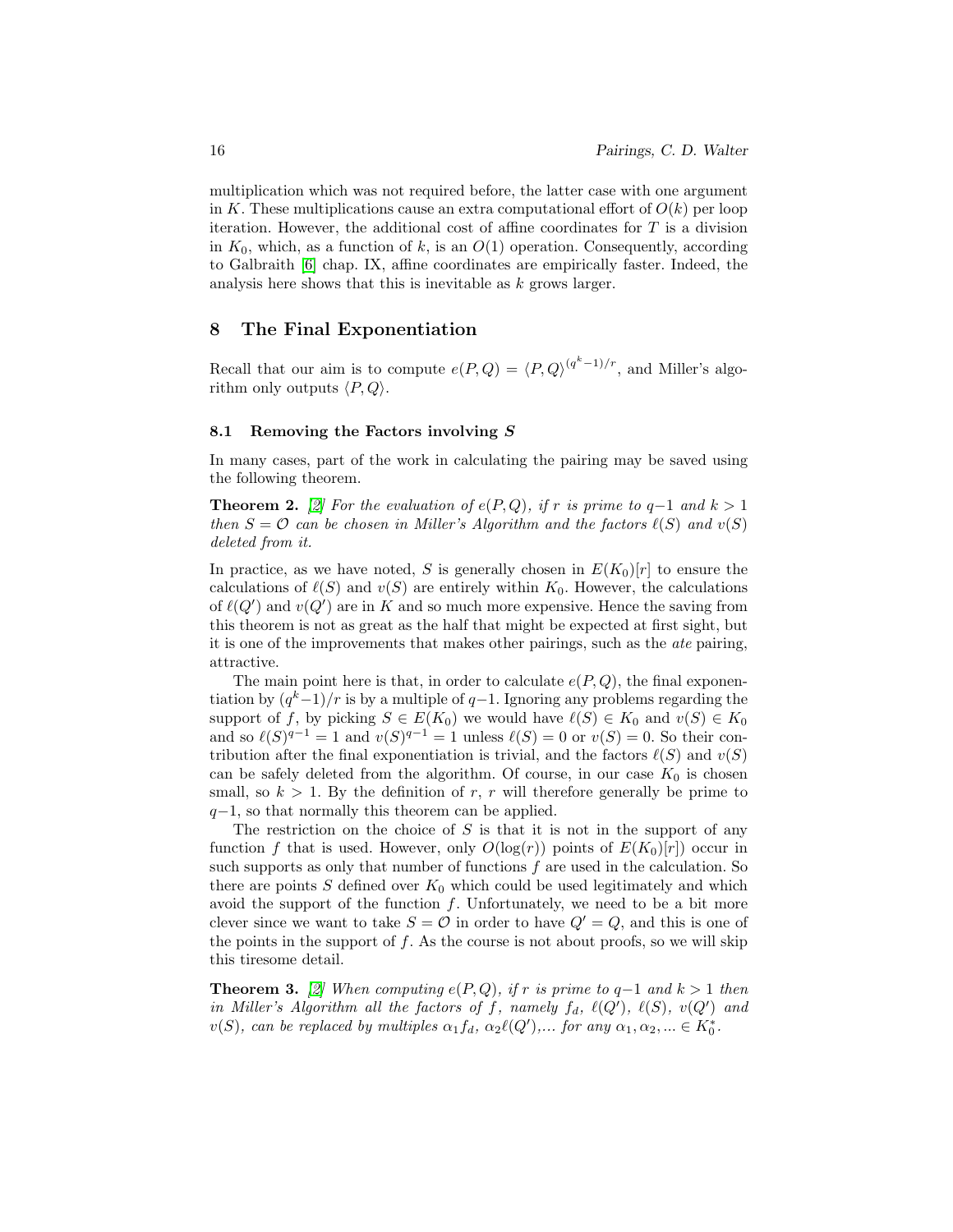The reasoning is the same here – each  $\alpha_i$  is killed by the final exponentiation. Since the line  $\ell$  will normally have a denominator in its gradient, a consequence of this theorem, in particular, is that the line  $\ell$  can have any denominators safely removed to avoid divisions. Generally, the multiples  $[i]P$  of P will end up having "rational" coordinates (i.e. a ratio of a numerator and a denominator) so that the denominators infect all the calculations. This theorem enables all of them to be avoided.

### 8.2 The Frobenius Automorphism

The final exponentiation by  $r' = (q<sup>k</sup>-1)/r$  can sometimes benefit from the Frobenius automorphism on K. If  $p = \text{char}(K)$  is the characteristic of K, then the Frobenius automorphism is the map  $\gamma \rightarrow \gamma^p$  for  $\gamma \in K$ . This is used for fields of very small characteristic or those for which the exponent has few non-zero digits modulo the characteristic.

If  $\mathbb{F}_m$  is a subfield of K with order  $m = p^j$  for some j, then elements of K can be stored using a representation of K as a vector space over  $\mathbb{F}_m$ . If  $\gamma = \sum_{i=0}^{n-1} \gamma_i b_i, \gamma_i \in \mathbb{F}_m$ , is the representation of  $\gamma \in K$  using basis  $(b_0, b_1, ..., b_{n-1})$ over  $\mathbb{F}_m$  then  $\gamma^m = (\sum_{i=0}^{n-1} \gamma_i b_i)^m = \sum_{i=0}^{n-1} \gamma_i^m b_i^m = \sum_{i=0}^{n-1} \gamma_i b_i^m$  because, for the second equality, all the binomial coefficients of the omitted terms are multiples of the characteristic p, and, for the third equality, the order  $m-1$  of  $\mathbb{F}_m^*$  means  $\gamma_i^m = \gamma_i$  by Lagrange's theorem. Thus,

• Raising to the power of the characteristic requires no general field multiplications, only constant multiplications and additions.

The values of  $b_i^m$  are pre-computed and used for this – in any application of pairing-based cryptography the field  $K$  is usually fixed and so this is generally done once in the lifetime of the application. The  $b_i^m$  are linear combinations of the original basis elements, hence the constant multiplications and additions. With careful choice of the field representation, such as a normal basis, the constants are small or even trivial.

To take advantage of the cheap Frobenius automorphism, there is a base  $m$ analogue of square-and-multiply, namely  $m$ -ary exponentiation. Each iteration raises the value so far to the power  $m$ , and multiplies in the pre-computed value corresponding to the coefficient:

```
ALGORITHM: m-ary Exponentiation
INPUTS: \gamma \in K, r' = \sum_{i=0}^{n-1} r_i m^i.
OUTPUT: \gamma^{r'}.Pre-compute and store the occurring values \gamma^{r_i}\Gamma \leftarrow \gamma^{r_{n-1}}For i \leftarrow n-2 downto 0 do
                { \Gamma \leftarrow \Gamma^m; if r_i \neq 0 then \Gamma \leftarrow \Gamma \times \gamma^{r_i} }
          Return \Gamma
```
For small characteristic and  $m = \text{char}(K) > 2$  this is normally cheaper than a windowing method using the base 2 representation of  $r'$  because raising to the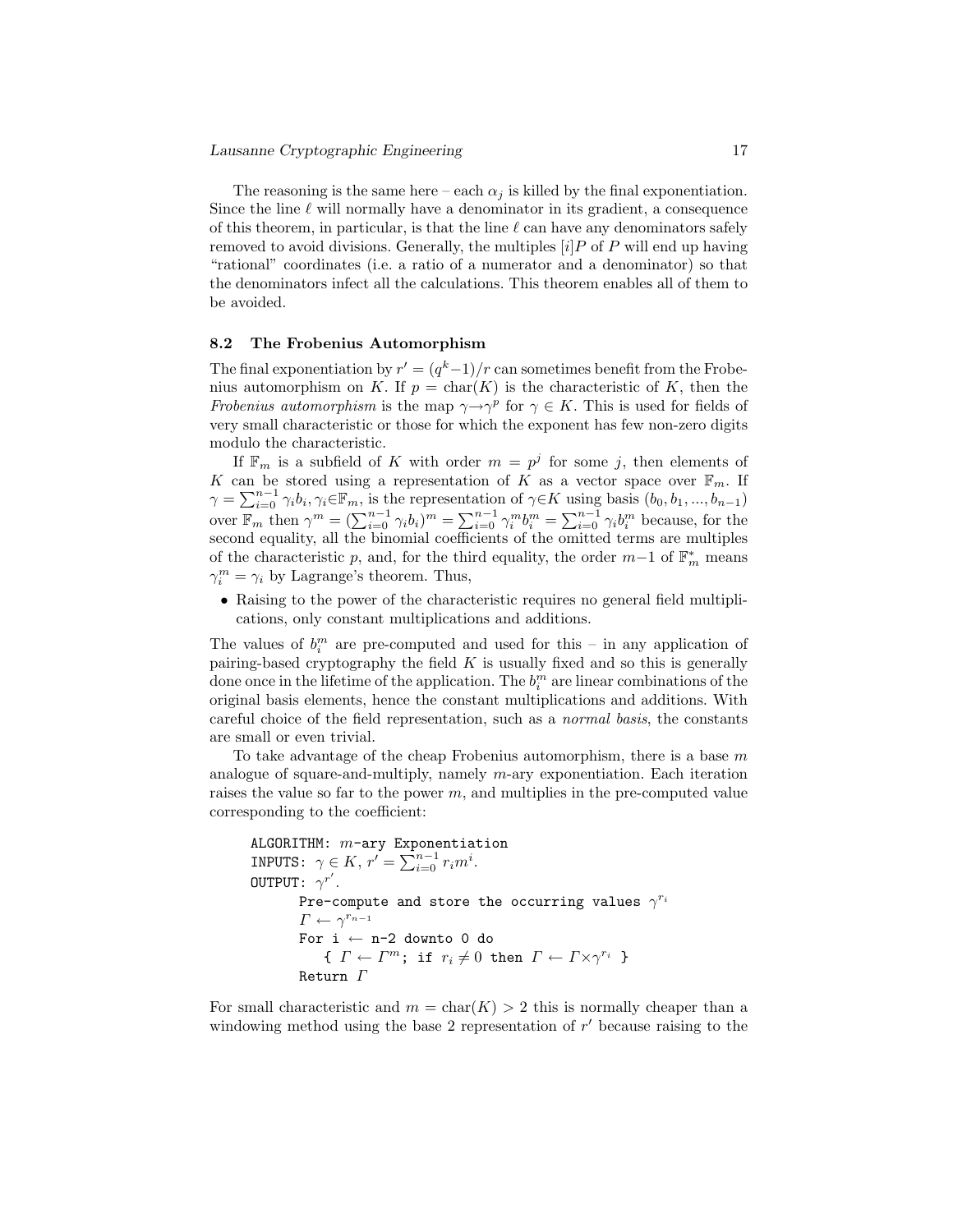power m is so cheap and squaring relatively expensive. Note also, of course, that squaring is cheap when  $char(K) = 2$ .

The same cheapness is true for larger characteristics providing that only a few different small digits appear in the base m representation of the exponent  $r' = (q<sup>k</sup>-1)/r$ . This turns out to be almost the case for many constructions, which tend to concentrate pairing-friendly curve sizes at the limits  $q\pm 2\sqrt{q}+1$  or at natural division points of Hasse's bounds  $q-2\sqrt{q} \le |E(K_0)-1| \le q+2\sqrt{q}$  on the size of the elliptic curve. (All the super-singular curves have this property, for example – see [\[6\]](#page-25-2), Thm. IX.20.) Thus a representation of  $n = |E(K_0)|$  to base q or  $\sqrt{q}$  is often possible with just two or three tiny digits. (Recall that r is usually a very large prime factor of  $n$ .) We can convert the exponentiation to the power r' into one to the power  $n' = (q^k-1)/n$  if n divides  $q^k-1$ : for  $P \in E(K_0)[r]$ ,  $n = |E(K_0)|$  dividing  $q^k-1$  and the obvious notation, the property

$$
e(P,Q) = \langle P,Q \rangle_r^{(q^k-1)/r} = \langle P,Q \rangle_n^{(q^k-1)/n}
$$

holds. (The two Tate pairings are those related to the subgroups of points with order dividing r and n respectively.) Since the co-factor  $n/r$  is preferably very small, there is a good chance that  $n = |E(K_0)|$  will divide  $q<sup>k</sup> - 1$ , so that we can compute  $\langle P, Q \rangle_n^{(q^k-1)/n}$  instead. When  $n/r$  is small this requires only a few more iterations in Miller's algorithm. Moreover, the form of n means  $n' = (q<sup>k</sup> - 1)/n$ has a good chance of having a sparse representation in base  $p = \text{char}(K)$ , which is what is required to obtain the greatest benefit from the Frobenius automorphism.

### Example

**Example**<br>For  $q = 3^{163}$  there is a super-singular curve of order  $n = q - \sqrt{3q} + 1 = 3^{163} - 3^{82} + 1$  $= 7r$  for a prime r and its embedding degree is 6 since n is a factor of  $q^2 - q + 1$ which divides the factor  $q^3+1$  of  $q^6-1$ . So we can evaluate the pairing using n rather than r. The final exponentiation is then by  $n' = (q^6-1)/n = (q^3-1)(q+1)\overline{n}$ for  $\bar{n} = q + \sqrt{3q} + 1 = 3^{163} + 3^{82} + 1$ . Hence there is a base 3 representation of n' with at most  $2 \times 2 \times 3 = 12$  small non-zero digits. This makes exponentiation by  $n'$  extremely fast.

Note further that  $m$ -ary exponentiation could be used advantageously in Miller's algorithm. For example, in characteristic 3, direct point tripling is cheaper than forming  $[3]P$  from  $P+[2]P$  (see §[9.2\)](#page-19-0). Moreover, the scalar r can be written in base 3 using only the digits  $0, \pm 1$ . As illustrated in the example, the chosen number of iterations n may also have almost no non-zero digits in its base 3 representation. So there could be considerable savings.

## 9 Pairing-Friendly Curves

The need for "pairing-friendly" curves has already been noted. They have a small embedding degree, and usually a large prime factor in the curve order. There are now a number of different families of such curves. A good reference is the "Taxonomy" paper of Freeman, Scott and Teske [\[13\]](#page-25-1). Two representative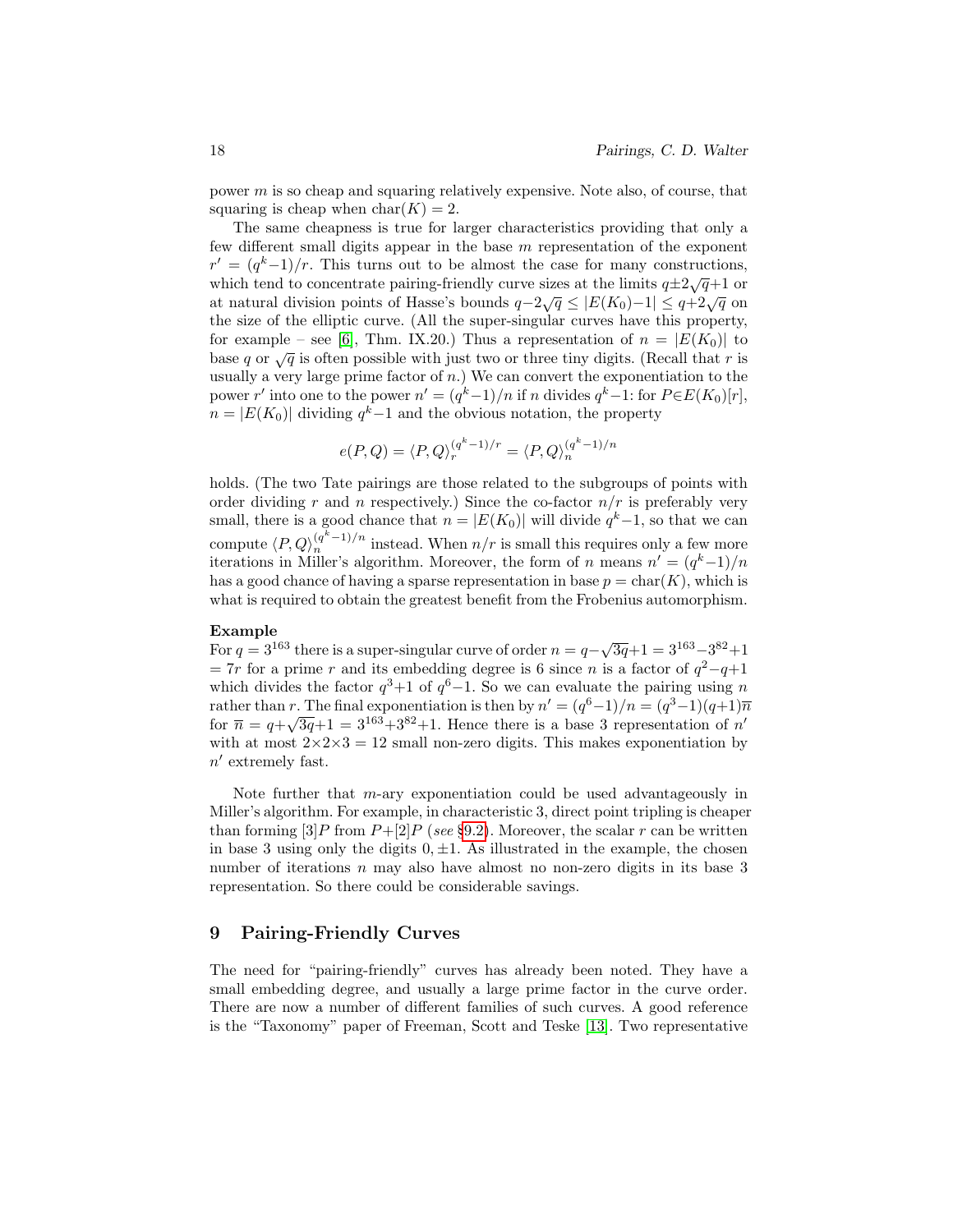cases are studied here, namely the super-singular curves and the MNT curves. There are a number of individual curves that have been studied in the research literature and for which there are speed details and, hopefully, also the necessary implementation details for achieving the claimed speed. The IACR ePrint library is a good source for these, e.g. [\[5\]](#page-25-6). There is no obvious reason not to choose such curves when they belong to families for which there are no security reservations.

#### <span id="page-18-0"></span>9.1 Super-Singular Elliptic Curves

**Definition 3.** An elliptic curve E defined over a field  $\mathbb{F}_q$  of characteristic p is super-singular if p | t, where  $t = q+1-|E(\mathbb{F}_q)|$ . If p | t then E is ordinary.

So the number of finite points is a multiple of the characteristic on supersingular curves. A list of popular super-singular curves is given in [\[6\]](#page-25-2) Table IX.1. Recall that the *trace t* is bounded by  $|t| \leq 2\sqrt{q}$  according to Hasse's bound. However, the only choices for super-singular curves satisfy:

- $t = 0$  with  $k = 2$ ,
- $t = \pm 2\sqrt{q}$  with  $k = 1$ ,
- $t = \pm \sqrt{q}$  if  $char(\mathbb{F}) \equiv 0, 2 \pmod{3}$  with  $k = 3$ ,
- $t = \pm \sqrt{2q}$  if  $char(\mathbb{F}) = 2$  with  $k = 4$ , or
- $t = \pm \sqrt{3q}$  if char(F) = 3 with  $k = 6$ .

If  $r > 4\sqrt{q}$  is a large prime divisor of the order of a super-singular curve over  $K_0$  then  $r^2$  exactly divides  $|E(K)|, E(K)[r]$  is the direct product of two subgroups of order r and  $E(K)[r] \cap rE(K) = \{O\}$ . This means that there are no difficulties between the two arguments  $E(K)[r]$  and  $E(K)/rE(K)$  of the pairing: by restricting the latter to classes of  $E(K)[r]$  we just get  $E(K)[r]$  for both arguments. There is also a nice "distortion" map which maps  $E(K_0)[r]$ to another subgroup of  $E(K)$  with order r (corresponding to the image of the curve over a conjugate of  $K_0$ ) so that the two generate the full group  $E(K)[r]$ on which the pairing is of interest. The advantage of this is that half the work of a pairing calculation is avoided: all the denominators can be ignored – see §[9.3](#page-20-0) below and [\[2\]](#page-25-5).

The most frequently used constructions for these curves are the following:

- $E: y^2 = x^3 + a$  over  $\mathbb{F}_p$ , where  $p \equiv 2 \pmod{3}$ . Here  $|E(\mathbb{F}_p)| = p+1$ ,  $t = 0$ ,  $k = 2$ , and the distortion map is  $(x, y) \mapsto (\zeta_3 x, y)$ where  $\zeta_3$  is a primitive cube root of 1.
- $E: y^2 = x^3 + x$  over  $\mathbb{F}_p$ , where  $p \equiv 3 \pmod{4}$ . Here  $|E(\mathbb{F}_p)| = p+1, t = 0, k = 2$ , and the distortion map is  $(x, y) \mapsto (-x, iy)$ where  $i$  is a primitive fourth root of 1.
- $E: y^2 = x^3 + a$  over  $\mathbb{F}_{p^2}$ , where  $p \equiv 5 \pmod{6}$  and  $a \in \mathbb{F}_{p^2}$  is a square but not a cube. Here  $|E(\mathbb{F}_{p^2})| = p^2-p+1$ ,  $t = -p$ ,  $k = 3$ , and the distortion map is  $(x, y) \mapsto (\gamma bx^p, by^p)$  where  $b = a^{-(p-1)/2}$  and  $\gamma^3 = a^{-1}$  for  $\gamma \in \mathbb{F}_{p^6}$ .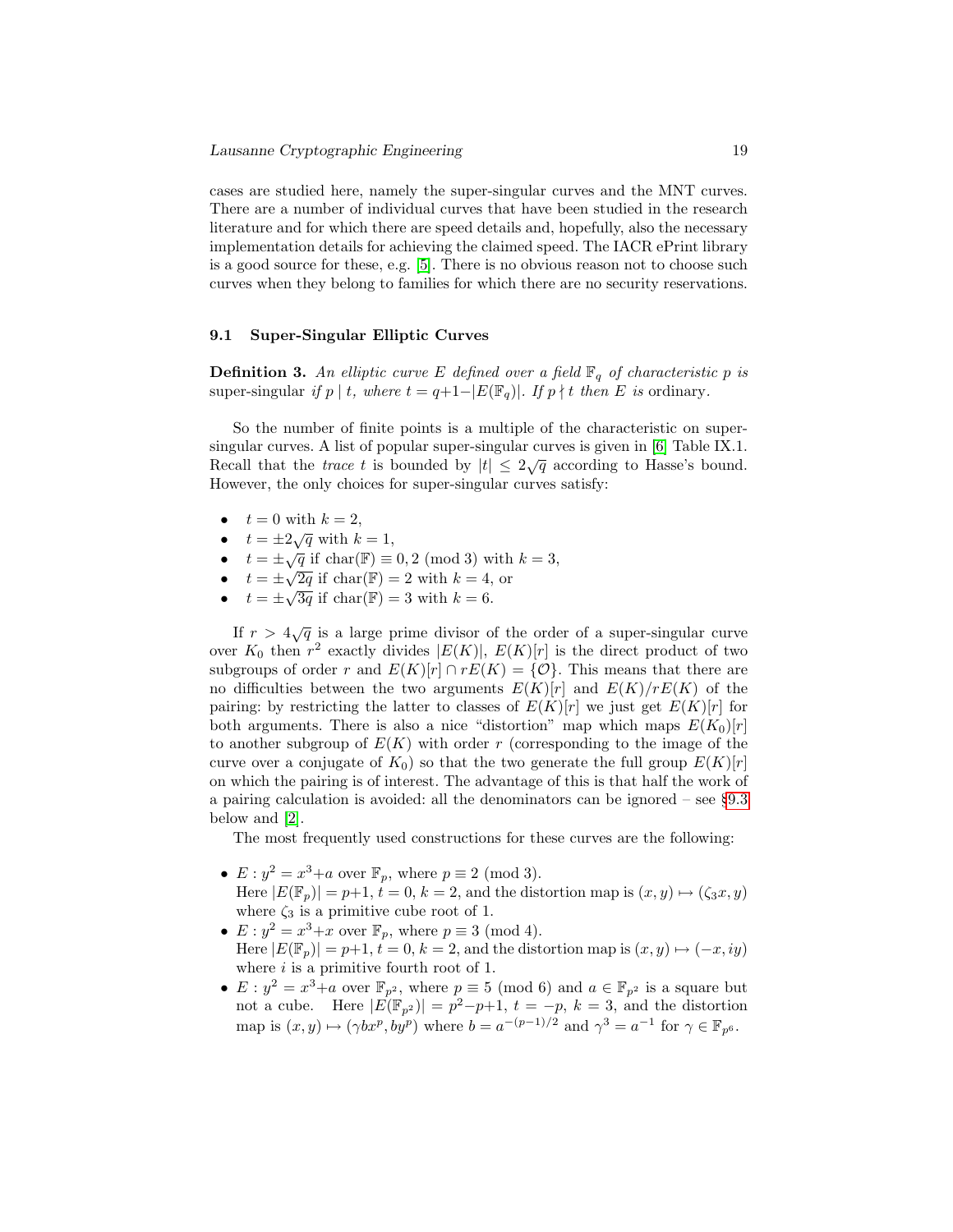- $E: y^2+y=x^3+x+a$  where  $\mathbb{F}_q$ ,  $q=2^l$  for odd l and  $a \in \mathbb{F}_2$ . Here  $|E(\mathbb{F}_q)| = q \pm \sqrt{2q} + 1$  according to the choice of a,  $k = 4$ , and the distortion map is  $(x, y) \mapsto (u^2x + s^2, y + u^2sx + s)$  where  $u^2 + u + 1 = 0$  for  $u \in \mathbb{F}_4$  and  $s^2 + (u+1)s+1 = 0$  for  $s \in \mathbb{F}_{16}$ .
- $E: y^2 = x^3 x + a$  where  $\mathbb{F}_q$ ,  $q = 3^l$  for odd l and  $a \in \mathbb{F}_3^*$ . Here  $|E(\mathbb{F}_q)| = q \pm \sqrt{3q+1}$  according to the choice of a,  $k = 6$ , and the distortion map is  $(x, y) \mapsto (\alpha-x, iy)$  where  $i \in \mathbb{F}_9$  is a fourth root of 1 and  $\alpha \in \mathbb{F}_{27}$  satisfies  $\alpha^3 - \alpha - a = 0$ .

Suitable fields and curves with these parameters are found as follows. First, systematically choose random numbers  $p$  of the required magnitude for the characteristic, applying the Rabin-Miller primality testing algorithm to check primality, and then running it again on r where r is obtained from  $n = |E(K_0)|$ using the above formula, and removing all small factors. Note that Rabin-Miller need only be run initially enough times to give a reasonable chance that  $p$  is prime. If r turns out to have a high probability of being prime, then  $p$  can be checked further. Typically a sieve of Eratosthenes is used on a large interval of numbers  $p$  with a given residue mod 210, say, in which all elements with a prime divisor less than  $2^{16}$ , say, have been tagged. Rabin Miller is run a few times on the surviving elements. The probability of both  $p$  and  $n$  being prime is  $O(\log(n)^{-1} \log(n)^{-1})$ , and so suitable primes p are not difficult to find. Assuming you can already construct the field  $K_0$ , the embedding field here is given for cases with char( $K_0$ )  $\neq$  2, 3 by adjoining the elements  $\alpha$ , i,  $\gamma$  and  $\zeta_3$ , as appropriate.

For char( $K_0$ ) = 2, 3 the choice of fields is very limited: for  $q = 2^l$  or  $q = 3^l$ there are very few reasonable cases where  $|E(\mathbb{F}_q)|$  has a large enough prime factor;  $q = 3^{163}$  is a case mentioned above. There are tables of irreducible polynomials for generating finite fields from which  $\mathbb{F}_{2^{251}} = \mathbb{F}_{2}[t]/(t^{251} + t^7 + t^4 + t^2 + 1),$ for example (e.g. [\[27\]](#page-26-6)). Note that fast multiplication methods, such as Karatsuba-Ofman and Toom, are useful for typical fields in elliptic curve cryptography.

### <span id="page-19-0"></span>9.2 Characteristic 2 and 3 fields

This is a brief aside on the connection between  $P \mapsto [p]P$  on a super-singular curve with characteristic p and the Frobenius map  $\alpha \mapsto \alpha^p$  when  $p = 2, 3$ .

Take char(K)=2 first, with  $E: y^2+y=x^3+x+a$  so that  $k=4$ . Take  $P=$  $(x_1, y_1) \in E$ . The tangent at P is  $\ell : y = \lambda (x-x_1)+y_1$  where  $\lambda = x_1^2+1$ . This intersects the curve again at  $x_2 = \lambda^2 = x_1^4 + 1$ . The vertical line through this is  $v: x-x_2 = 0$ . So  $[2]P = (x_2, y_2)$  where  $y_2 = 1+\lambda(x_2+x_1)+y_1$ . Then, easily,

$$
[2]P = (x_1^4 + 1, x_1^4 + y_1^4)
$$

if  $a \in \mathbb{F}_2$ , so that doubling requires just four squarings (the Frobenius) and some additions, and the lines for Miller's algorithm are a by-product. Obviously also

$$
[4]P = (x_1^{16}, y_1^{16} + 1) .
$$

For char(K)=3 take the curve  $E: y^2 = x^3 + a_4x + a_6$  and point  $P = (x_1, y_1)$ on E. The tangent at P has slope  $\lambda = 1/y_1$  and so is  $\ell : x = y_1y - y_1^2 + x_1$ . This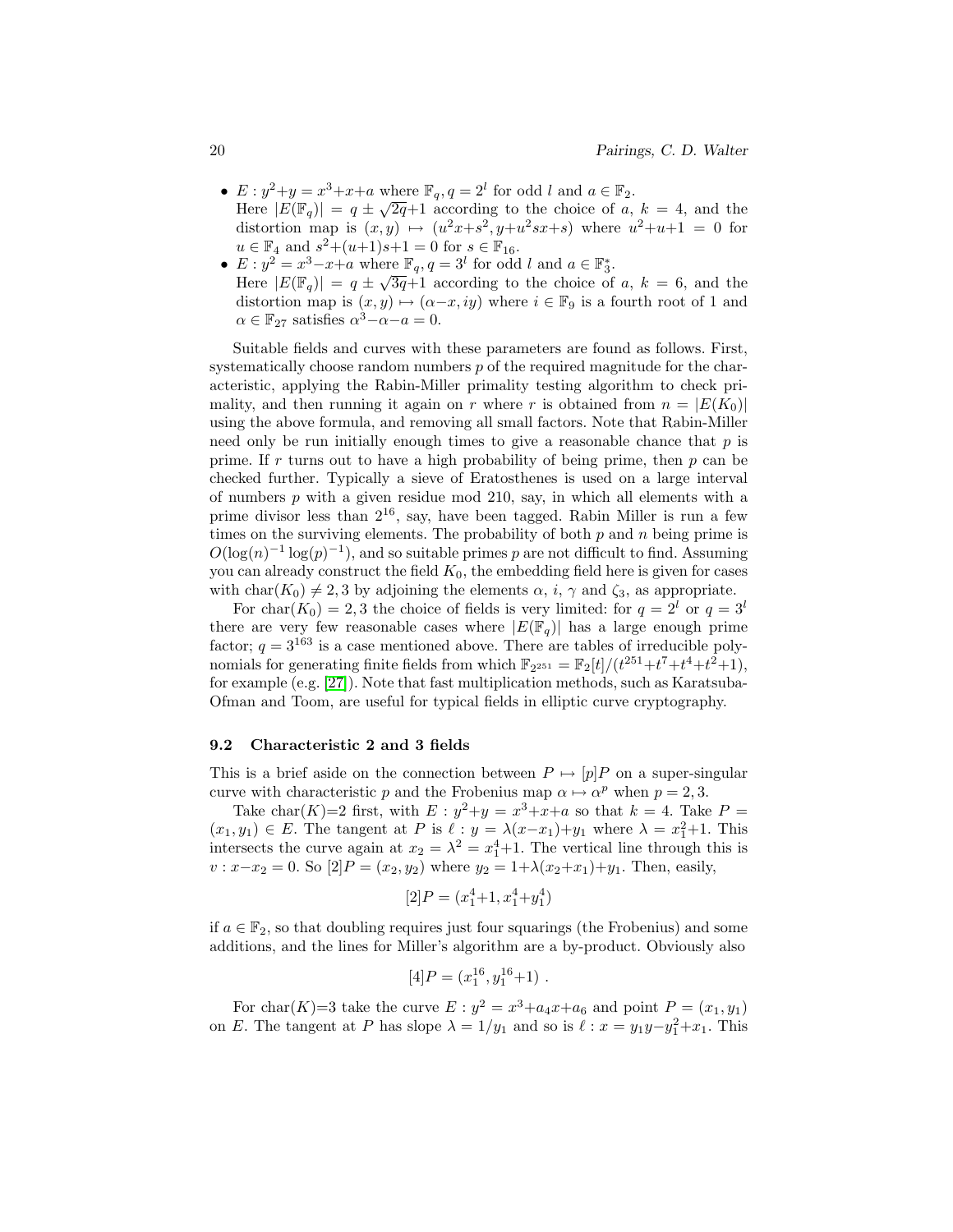intersects the curve again at  $(\lambda^2 + x_1, \lambda^3 + y_1)$ , giving  $[2]P = (\lambda^2 + x_1, -\lambda^3 - y_1)$ . The line between P and  $[2]P$  has slope  $\lambda' = y_1^3 - \lambda$ , from which one can deduce

$$
[3]P = (x_1^9 + a_6(1 - a_4), -y_1^9).
$$

Again, there are no divisions and the tripling is given by several applications of the Frobenius, which is very efficient. So pairing calculations for fields of characteristic 3 should be performed with 3-ary exponentiation.

### <span id="page-20-0"></span>9.3 Distortion Maps and Vertical Lines

Super-singular curves have "distortion" maps. Suppose  $E(K)$  has no points of order  $r^2$ ,  $\phi$  is a non-rational endomorphism of E, and  $Q \in E(K_0)[r]$ . If  $\phi(Q) \notin$  $E(K_0)$  then  $e(Q, \phi(Q)) \neq 1$ . Such a  $\phi$  is called a *distortion map*, and some were listed in §[9.1.](#page-18-0) They only exist for super-singular curves, but calculating the Tate pairing at  $\phi(Q)$  involves only numbers in  $K_0$  and its conjugate  $\phi(K_0)$ . In many circumstances and the right presentation of the curve equation, these numbers can be kept sufficiently separate for there to computational savings, particularly as a result of the final exponentiation killing off elements of  $K_0$  in the same way as noted above. So, for the second parameter in our pairing, using  $\phi(Q)$  with  $Q \in E(K_0)[r]$  is cheaper than a more arbitrary choice from  $E(K)[r] \setminus E(K_0)[r]$ . In particular, for the vertical lines  $v$ ,

• The contributions  $v(\phi(Q)), Q \in E(K_0)[r]$ , can be ignored providing the curve parameters are chosen suitably (see [\[2\]](#page-25-5),Table 2).

This happens mostly because the final exponentiation annihilates  $v(\phi(Q))$  in the same way that it does elements from  $K_0$ . This observation saves half the work before the final exponentiation.

*Proof for char 3* (i.e. the case  $k = 6$  with parameters as given above in §[9.1\)](#page-18-0). For the equation  $y^2 = x^3 - x + a$ , the distortion map is  $\phi(x, y) = (\alpha - x, iy)$  where  $\alpha, i \in K$  satisfy  $\alpha^3 - \alpha - a = 0, i^2 = -1$ . By easy induction,  $\alpha^{3^t} = \alpha + a \times (t \mod 3)$  for  $t \geq 0$ . The lines v have the form  $x=c$  for some  $c \in K_0$ , so that  $v(\phi(Q))=\alpha-x_Q-c$ . As  $x_Q, c \in K_0$ , we have  $x_Q^{q^t} = x_Q$  and  $c^{q^t} = c$  for  $t \ge 0$ . So

$$
v(\phi(Q))^{q^3} \; = \; \alpha^{q^3} - x_Q^{q^3} - c^{q^3} \; = \; \alpha - x_Q - c \; = \; v(\phi(Q)) \; .
$$

Thus  $v(\phi(Q))^{q^3-1} = 1$ . However, the exponent in the final exponentiation is Thus  $v(\varphi(\varphi))$  = 1. However, the exponent in the final exponentiation is  $(q^6-1)/r$  where r divides  $q \pm \sqrt{3q+1}$ , which is a factor of  $q^3+1$ , not  $q^3-1$ . So the exponent is a multiple of  $q^3 - 1$ . Hence the contribution of  $v(\phi(Q))$  to  $e(P, \phi(q))$ is 1, and it can be ignored.  $\square$ 

### <span id="page-20-1"></span>9.4 MNT Elliptic Curves

One of the most widely used and oldest of the non-singular pairing-friendly curves are the MNT curves. "MNT" refers to the authors Miyaji, Nakabayashi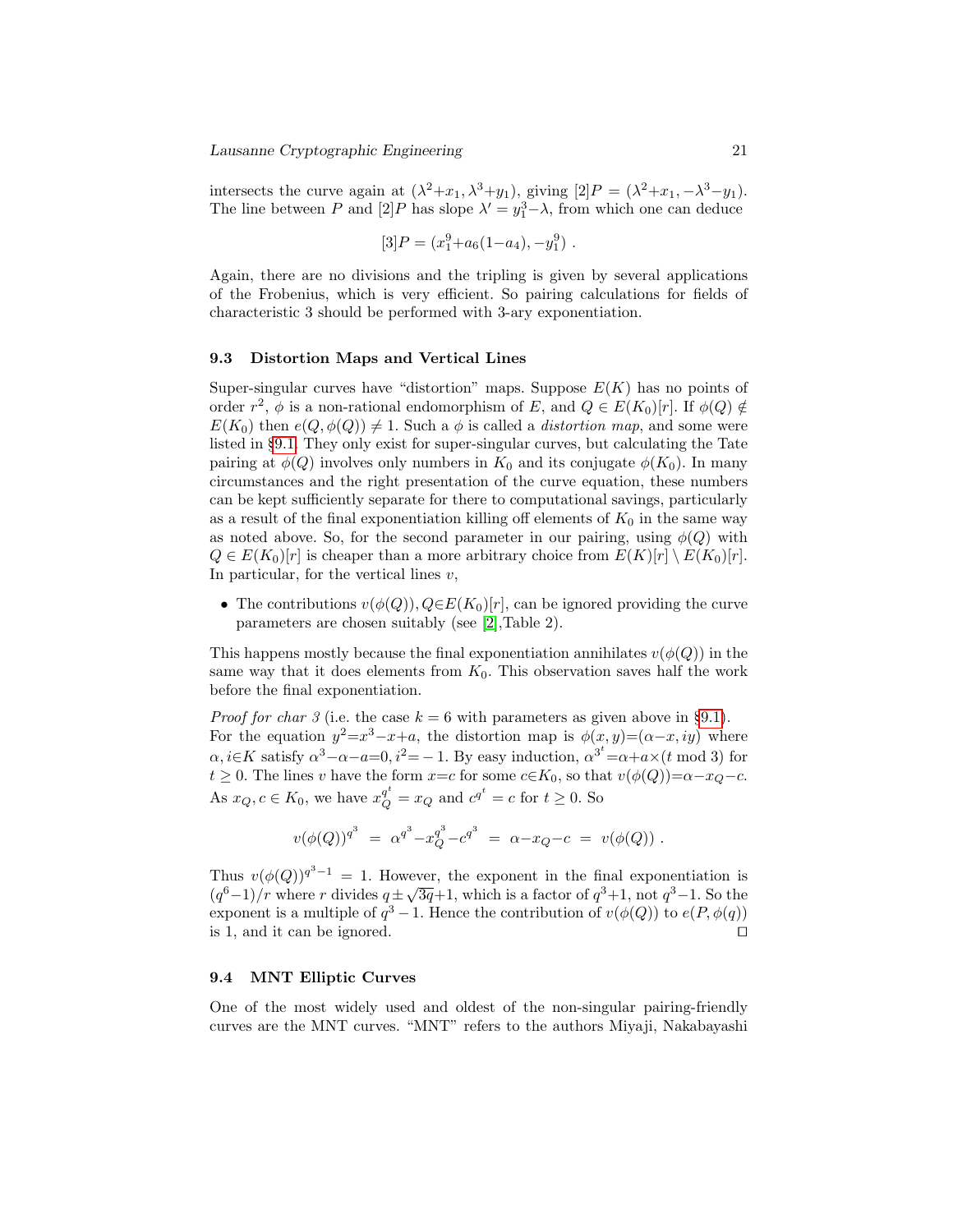and Takano of these curves [\[21\]](#page-26-7). Our main interest is implementing pairings efficiently on some device, assuming the curve is given, and that has been covered in previous sections. This section, which may be skipped, outlines the work involved if one's own MNT curve has to be generated.

MNT curves are ordinary curves (i.e. not super-singular) with "complex multiplication" and require some effort to generate. In particular, the construction requires the Weber class polynomial [\[1,](#page-25-7)[16\]](#page-26-3) which typically has degree up to  $10<sup>3</sup>$ and coefficients in  $\mathbb C$  of up to  $10^3$  bits for the cases here, for which the relevant "discriminant" has a value up to  $2^{32}$  (a single word) in absolute value. To keep the time complexity reasonable, the use of Karatsuba-Ofman or similar is essential for multiplying both complex numbers and polynomials in these calculations. Space complexity is also at the limit of reasonable computing because of the size of the numbers and polynomials. There are recent improvements by Enge and others which construct these polynomials modulo a variety of primes and then apply the Chinese Remainder Theorem to deduce their coefficients modulo the characteristic of the chosen  $K_0$ , see e.g. [\[10,](#page-25-8)[11\]](#page-25-9). The details of both the classical and the modern construction methods are beyond the scope of this course – generally one should use dedicated computation packages, such as Mike Scott's Miracl software [\[26\]](#page-26-8), to find the desired curve. Then the detail of the calculations can be avoided. Those interested in the basics can consult section §A.12 of the number-theoretic appendix to the IEEE's P-1363 standard  $[16,17]^9$  $[16,17]^9$  $[16,17]^9$  $[16,17]^9$ .

The construction begins with a factorisation of the polynomial  $x^k-1$ ,  $(k =$ 3, 4, 6) to obtain necessary values for the trace  $t = q+1-|E(\mathbb{F}_{q})|$ . These are parameterised by an integer l:

|   | $12l^2-1$     | $-1 \pm 6l$          |
|---|---------------|----------------------|
|   | $l^2 + l + 1$ | $-l \text{ or } l+1$ |
| ճ | $4l^2+1$      | $1 + 2l$             |

For example, the curve order for  $k = 6$  is  $q \mp \sqrt{q-1}$ , which is a factor of  $q^2 - q + 1$ , which in turn divides  $q^3+1$  and  $q^6-1$ , establishing that  $k=6$ . As in the case of the super-singular curves,  $l$  and  $k$  are chosen to give fields  $K_0, K$  of the desired size, with the parameter  $l$  being varied until  $q$  is prime and the curve order  $q+1-t$  has a sufficiently large prime factor r.

However, there is an added complication in selecting  $l$ , namely that the discriminant  $\Delta = t^2-4q$  must consist of a large square times a small square-free factor (typically under  $2^{32}$ ) or else the numbers become too large<sup>[10](#page-21-1)</sup> and the likelihood of finding solutions of the required size becomes too small. As an example, consider the case when  $k = 6$ . Then  $\Delta = t^2 - 4q = -12l^2 \pm 4l - 3$ . Writing  $\Delta = y^2 \delta$ , one has to solve  $y^2 \delta = -12l^2 \pm 4l - 3$ , i.e.  $-3y^2 \delta = (6l \mp 1)^2 + 8$ . So we require solutions  $(x, y)$  to the Diophantine equation  $x^2 + 3\delta y^2 = -8$ . These are given in a similar way to those for Pell's Equation  $x^2 + 3\delta y^2 = 1$  which come

<span id="page-21-0"></span> $9$  The class polynomial section has a hard-to-find sign error at least in the early editions of this standard.

<span id="page-21-1"></span> $10$  Specifically, the degree of the Weber polynomial and its coefficients become too large.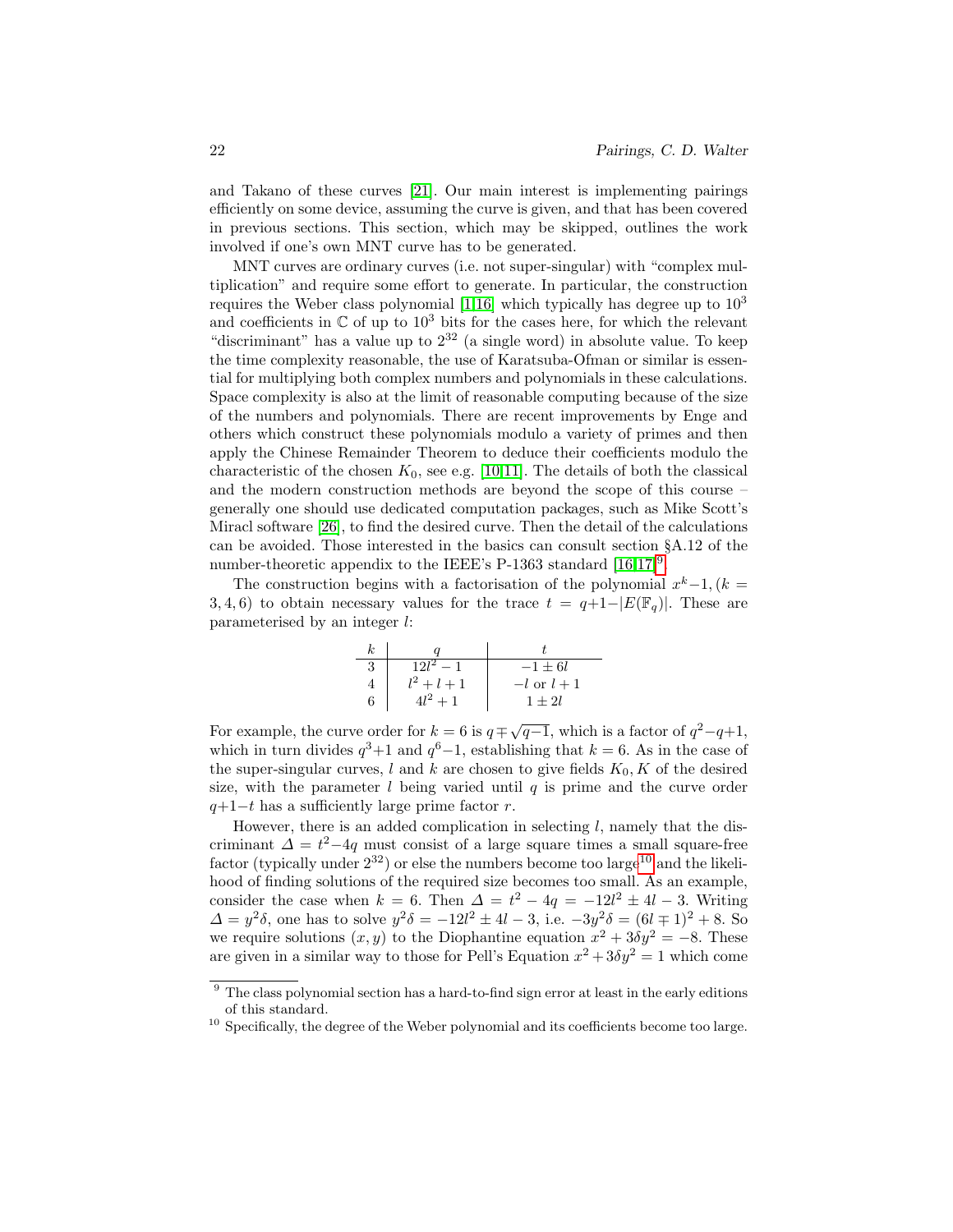from the continued fraction approximation to  $\sqrt{-3\delta}$ . Of course, this means commom the continued maction approximation to  $\sqrt{-3\delta}$ . One solution to  $x^2 + 3\delta y^2 = -8$  can be puting a very accurate value for  $\sqrt{-3\delta}$ . One solution to  $x^2 + 3\delta y^2 = -8$  can be combined with the fundamental solution of  $x^2 + 3\delta y^2 = 1$  to obtain a series of increasingly large solutions, among which might be one that yields a value for l in the required range. Typically, many values of  $\Delta$  must be tried before a prime l of the right size is found.

The next problem is to construct the Weber class polynomial  $w_{\Delta}(t)$ . (The Hilbert class polynomial is too large for the applications here.) Its roots are milbert class polynomial is too large for the applications here.) Its roots are known complex numbers related to  $\sqrt{-\Delta}$ . Details are given in [\[1,](#page-25-7)[17\]](#page-26-4) and involve the sine and cosine functions. The roots need to be calculated sufficiently accurately and then the linear factors multiplied together to obtain the polynomial with sufficient accuracy for its coefficients to be known with an accuracy better than  $\frac{1}{2}$ . Since the coefficients are (huge) integers, the polynomial is then known exactly. This is now reduced modulo the field characteristic p. A linear or cubic factor  $g(t)$  of the polynomial must now be extracted – there are algorithms for this. Then the coefficients  $a, b \in \mathbb{F}_p$  of the curve equation  $y^2 = x^3 + ax + b$  are derived from  $g(t)$  with some straight-forward manipulation.

Finally, the curve has only a 50-50 chance of having the right order. The ambiguity in the curve order is reflected in the  $\pm$  sign. Only one of the two signs gives a size divisible by  $r$ . The next stage is to check which curve has been obtained. Choose a random (non-zero) point on the curve. Multiply it by the intended curve size over  $r$  to make sure it is not killed by a small factor of the group order. Then multiply it by the group order. If the result is  $\mathcal{O}$ , then the right curve has been found. Otherwise, return to the factor  $g(t)$  to make a different choice of coefficients a, b.

## 10 Elliptic Curves Coordinates

This section just contains a few remarks on the representation of the curve. The choice of coordinate system can make a substantial difference to the efficiency of any calculations on it. The total time for the elliptic curve operations in a pairing calculation is proportional to the time taken for a single elliptic curve operation. However, the difference in speeds between the fastest and the slowest curve additions is within a factor of about 2. So at best the pairing will be done at twice the speed with another choice. A useful list of the various main addition and doubling formulae is given by Bernstein  $\&$  Lange [\[4\]](#page-25-10). They are mostly just variations on a theme, with the Weierstraß affine coordinates as a standard example – see Prof. Ko $\zeta$ 's lecture.

The usual equation over  $\mathbb{F}_p$ , p odd, is the short Weierstraß form<sup>[11](#page-22-0)</sup>

$$
y^2 = x^3 + ax + b
$$

for which the addition and doubling formulae for  $(x_1, x_2)+(x_2, y_2) = (x_3, y_3)$ and  $[2](x_1, y_1) = (x_2, y_2)$  are given by

$$
x_3 = \lambda^2 - x_1 - x_2
$$
 where  $\lambda = (y_2 - y_1)/(x_2 - x_1)$ 

<span id="page-22-0"></span><sup>&</sup>lt;sup>11</sup>  $E: y^2 + xy = x^3 + a_2x^2 + a_6$  for  $\mathbb{F}_{2^n}$ .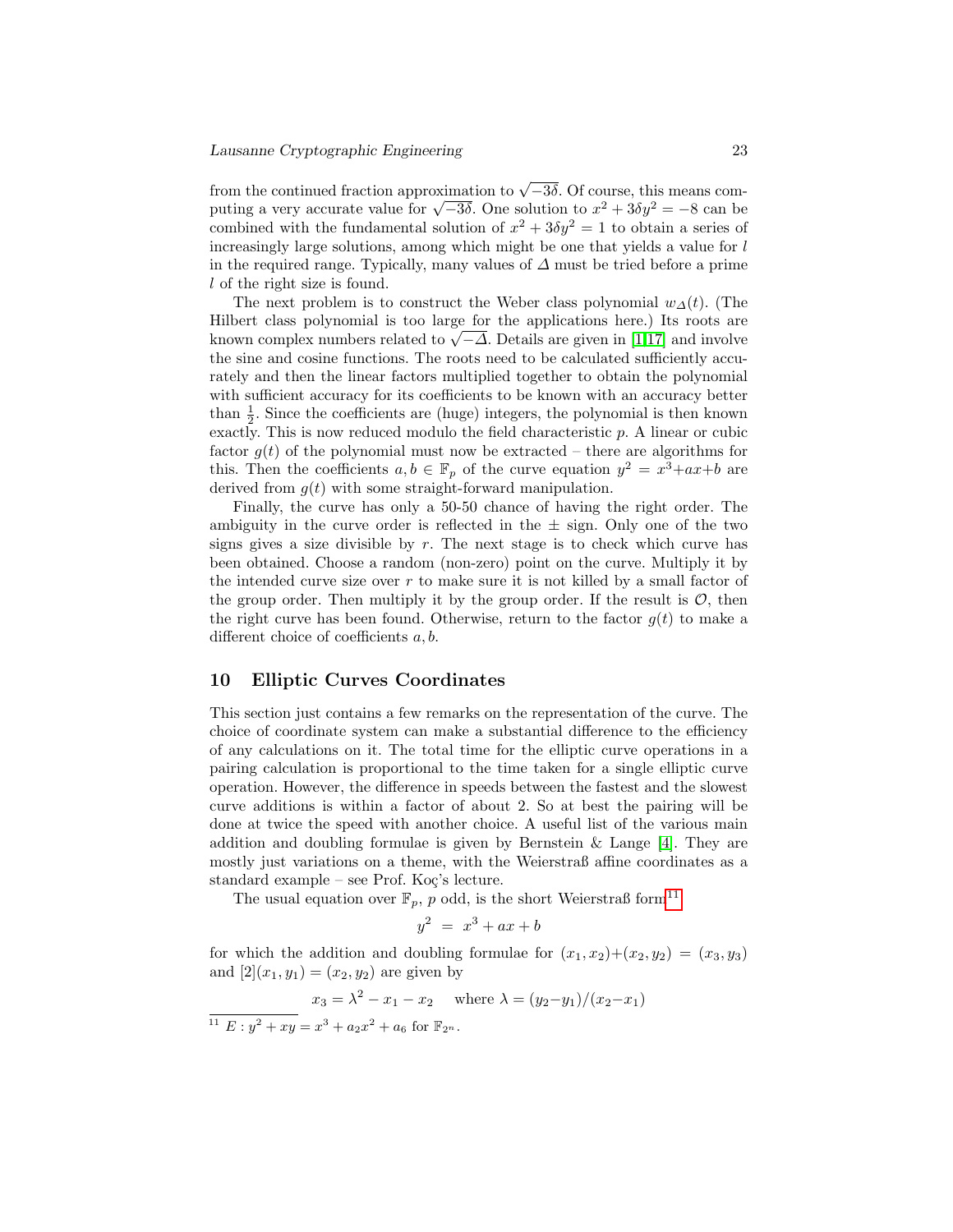$$
y_3 = \lambda (2x_1 + x_2) - \lambda^3 - y_1
$$

and

$$
x_2 = (3x_1^2 + a)^2/(2y_1)^2 - x_1 - x_1
$$
  
\n
$$
y_2 = (2x_1 + x_1)(3x_1^2 + a)/(2y_1) - (3x_1^2 + a)^3/(2y_1)^3 - y_1
$$

Note that the addition formula cannot work for doubling since it gives the value  $0/0$ . Note also the cost is made up of general field multiplications, field additions and subtractions, multiplications by small constants, and an inversion. This is the cost that is normally used to compare most alternatives, but be aware that communication costs between processor and memory may also be significant, as may be the costs of moving data between registers.

When there are points of order three, an elliptic curve has points  $(x, y)$  satisfying the following Hessian form equation:

$$
x^3 + y^3 + 1 = 3dxy
$$

The addition and doubling formulae are, respectively,

$$
x_3 = (y_1^2 x_2 - y_2^2 x_1)/(x_2 y_2 - x_1 y_1)
$$
  

$$
y_3 = (x_1^2 y_2 - x_2^2 y_1)/(x_2 y_2 - x_1 y_1)
$$

and

$$
x_2 = y_1(1-x_1^3)/(x_1^3-y_1^3)
$$
  

$$
y_2 = x_1(y_1^3-1)/(x_1^3-y_1^3)
$$

The (additive) inverse is given by  $-(x_1, y_1) = (y_1, x_1)$ . There is a strong symmetry between the  $x$  and  $y$  coordinates here, as can be seen immediately from the equation. Again, just one inversion appears, being the result of computing the gradient of the chord or tangent on the curve. Counting the other field operations shows this to have about two thirds of the cost of the Weierstraß form. Most other representations fall between these two in terms of efficiency.

As noted in §[7.4,](#page-14-0) Galbraith has compared affine and projective coordinates and found the latter not to provide a noticeable advantage despite claims in the literature. Although the requirement for speed is perhaps most acute in embedded systems, side-channel leakage may be a problem there, primarily enabling adds and doubles to be distinguished. Of course, the curve parameters, including the scalar  $r$  and final exponent  $r'$ , are public, but  $P$  is the private key in decryption for the Boneh-Franklin scheme. So its value must not be leaked during the execution of Miller's algorithm. There are many different solutions to such leakage. We could, for example, note that the projective representation of the Hessian form uses the same formula<sup>[12](#page-23-0)</sup> for both addition and doubling, and so choose that. These issues are covered elsewhere in this course, often by ensuring

<span id="page-23-0"></span><sup>&</sup>lt;sup>12</sup> The formula is  $[2](X_1, Y_1, Z_1) = (Z_1, X_1, Y_1) + (Y_1, Z_1, X_1).$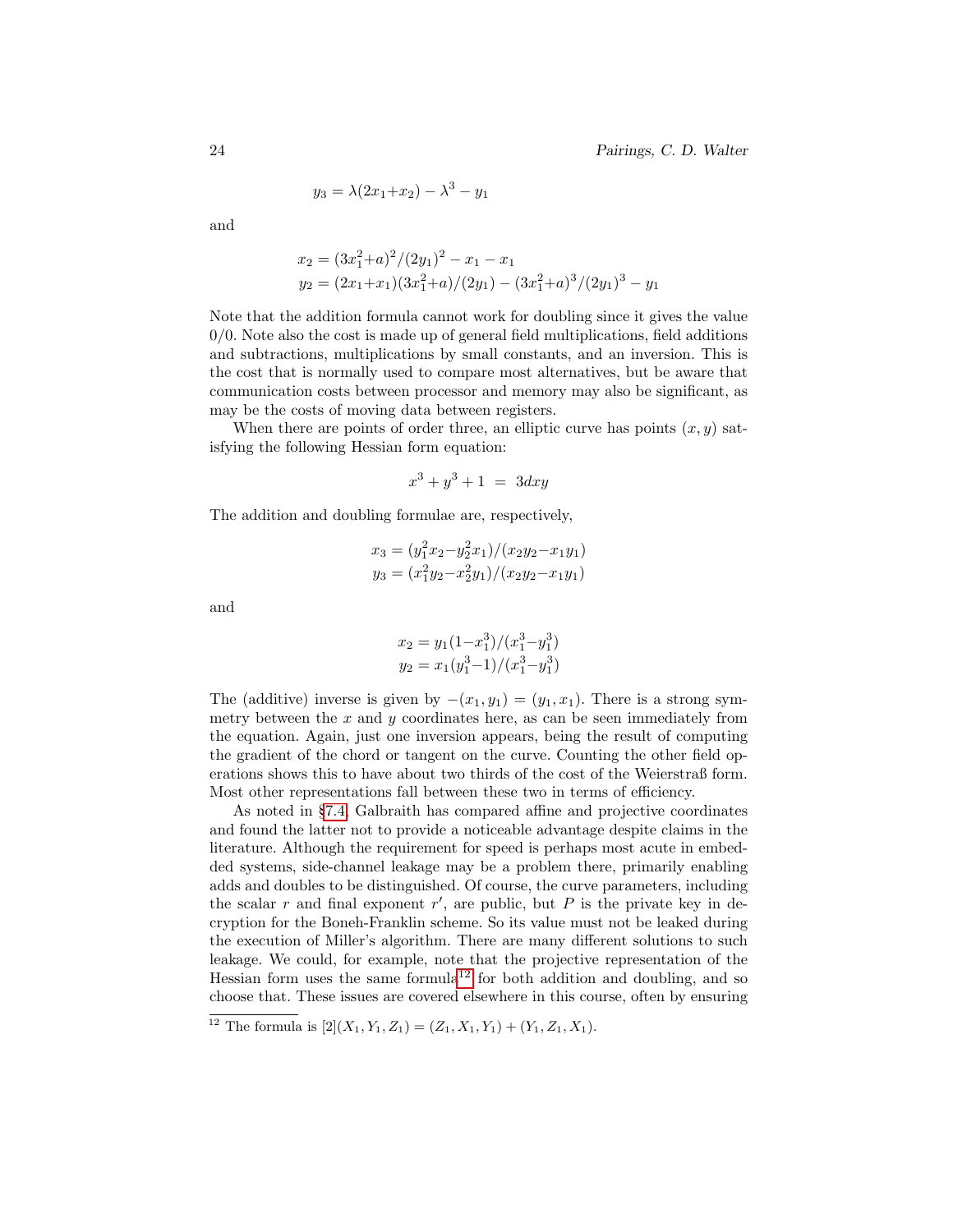that adding and doubling formulae execute the same sequence of field operations. This means, in particular, that the above formulae do not have quite enough detail for us. Specifically, the order of executing the various field operations and read and write operations needs to be given also... This is another story.

## 11 Finite Field Construction

Constructing finite fields is an important topic. This has been covered by Prof. Koç in his presentations. One of the problems is that curves chosen for the efficiency of their arithmetic, such as those in the standards produced by NIST and Certicom [\[12\]](#page-25-11), are not generally suitable for pairing-based cryptography as the embedding degree  $k$  is far too large. Therefore one has to generate one's own field. There are two main cases: very small or very large characteristic.

For small characteristics, there is a choice between polynomial and normal bases. The frequent use of the Frobenius in the final exponentiation and, indeed, its appearance in point multiplication by the characteristic should be borne in mind when deciding between the two. This suggests that a normal basis would be better. There are tables of irreducible polynomials and techniques to obtain normal bases for such cases [\[27\]](#page-26-6). The polynomials are generally sparse (typically no worse than pentanomials), so that a polynomial basis is also not so expensive to implement.

For larger characteristics  $p$ , the standard classical technique is to choose  $p$  to have low Hamming weight (in a suitable representation such as binary of NAF) so that field multiplications are cheap. This is the exact analogy of choosing a sparse polynomial in the low characteristic case. Unfortunately, in pairingbased cryptography, we do not generally have the luxury of a choice of  $p$  as it is essentially random. The extension degree of K over  $\mathbb{F}_p$  is generally small – usually a divisor of 24. Hence the generating polynomial for  $K/\mathbb{F}_p$  has small degree and it is feasible to search for a suitable irreducible polynomial with very small coefficients (one computer word), hopefully with many being zero.

## 12 Appendix: Other Essential Algorithms

There are a number of other basic but necessary algorithms which there has been no time to cover. They are generally mostly straightforward. Many are found in the very readable IEEE P[13](#page-24-0)63  $[17]^{13}$  $[17]^{13}$ . Here's a list of them:

– The Rabin-Miller Primality Test. This is needed in checking for prime characteristic when generating MNT curves, and for finding large prime factors in the order of any curve.

<span id="page-24-0"></span><sup>&</sup>lt;sup>13</sup> P1363.3 begins with a brief overview of the main definitions, terminology and algorithms. It is a useful proof-free summary which is easily read by those with a mathematical background. It is comprehensive, starting with modular arithmetic and finite fields.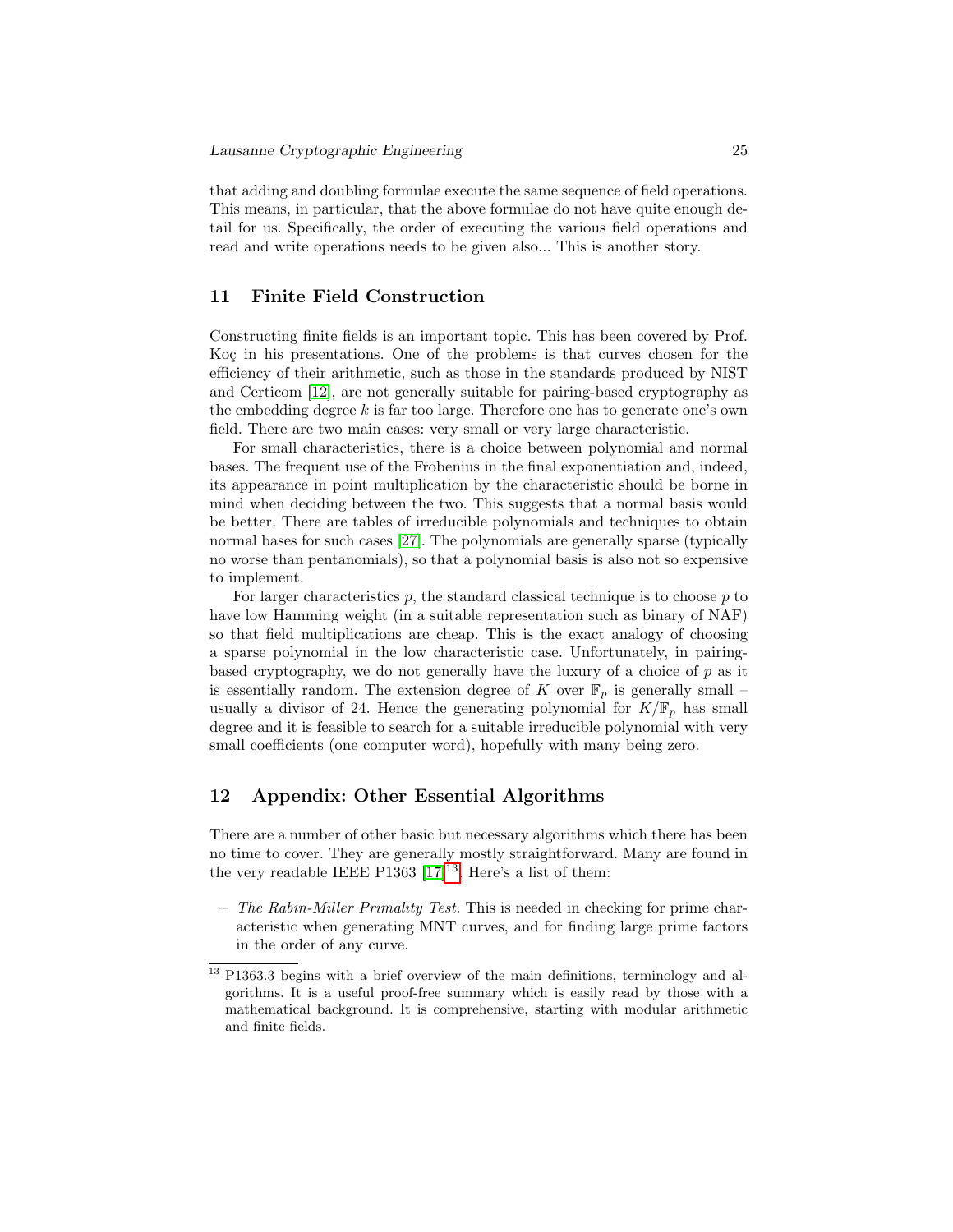- $-$  Square Root Algorithm. This is used when generating random or other points on a curve when only the x-coordinate is present, as in point compression. Using the curve equation, the y-coordinate is the square root of a polynomial in  $x$ . (A point can be represented by its  $x$ -coordinate and a bit to determine which of the two values of the y-coordinate to select.)
- The SEA Point Counting Algorithm. Named after the originator Schoof and subsequent developers Elkies and Atkin, this is for finding the order of an elliptic curve. It is a complex and time-consuming algorithm. By picking curves with complex multiplication, it can be avoided. Usually one only has to check the order against a claim, and this can be done by verifying the order of a random point, as observed in §[9.4.](#page-20-1)

Generally speaking, there is no need to implement algorithms such as SEA or Rabin-Miller. These are available in many software packages, such as Scott's Miracl [\[26\]](#page-26-8).

## References

- <span id="page-25-7"></span>1. A.O.L. Atkin & F. Morain, Elliptic Curves and Primality Proving, [Math. Comput.](http://www.ams.org/journals/mcom/1993-61-203/S0025-5718-1993-1199989-X/home.html) 61[\(203\), July 1993, pp. 29–68.](http://www.ams.org/journals/mcom/1993-61-203/S0025-5718-1993-1199989-X/home.html)
- <span id="page-25-5"></span>2. P.S.L.M. Barreto, H.Y. Kim, B. Lynn & M. Scott, Efficient Algorithms for Pairing-Based Cryptosystems, [Crypto 2002, LNCS](http://www.larc.usp.br/~pbarreto/pblounge.html#BKLS02) 2442, pp. 354-368.
- 3. P. Barreto, Pairing Based Crypto Lounge, at [http://www.larc.usp.br/](http://www.larc.usp.br/~pbarreto/pblounge.html)∼pbarreto/pblounge.html
- <span id="page-25-10"></span>4. D. Bernstein & T. Lange, Explicit-Formulas Database, at <http://hyperelliptic.org/EFD/index.html>
- <span id="page-25-6"></span>5. J.-L. Beuchat, J.E.G. Daz, S. Mitsunari, E. Okamoto, F. Rodrguez-Henrquez & T. Teruya, High-Speed Software Implementation of the Optimal Ate Pairing over Barreto-Naehrig Curves, [ePrint 2010/354,](http://eprint.iacr.org/2010/354) IACR.
- <span id="page-25-2"></span>6. I.F. Blake, G. Seroussi & N.P. Smart, [Advances in Elliptic Curve Cryptography:](http://www.amazon.co.uk/dp/052160415X) Further Topics, LMS Lecture Note Series 317, Cambridge Univ. Press, 2005.
- <span id="page-25-0"></span>7. D. Boneh & M. Franklin, Identity-Based Encryption from the Weil Pairing, [SIAM](http://citeseerx.ist.psu.edu/viewdoc/download?doi=10.1.1.66.1131&rep=rep1&type=pdf) J. Computing 32[\(3\), pp. 586–615, 2003.](http://citeseerx.ist.psu.edu/viewdoc/download?doi=10.1.1.66.1131&rep=rep1&type=pdf) (See also [Crypto 2001, LNCS](http://www.springerlink.com/content/bf5j8nhdp32pxqgy/fulltext.pdf) [2139](http://www.springerlink.com/content/bf5j8nhdp32pxqgy/fulltext.pdf), pp. [213–229.](http://www.springerlink.com/content/bf5j8nhdp32pxqgy/fulltext.pdf))
- <span id="page-25-3"></span>8. K. Eisenträger, K. Lauter & P.L. Montgomery, Fast Elliptic Curve Arithmetic and Improved Weil Pairing Evaluation, [CT-RSA 2003, LNCS](http://www.springerlink.com/content/wa9l0811fycvh5d9/) 2612, [Springer-Verlag](http://www.springerlink.com/content/wa9l0811fycvh5d9/) [2003, pp. 343–354.](http://www.springerlink.com/content/wa9l0811fycvh5d9/)
- <span id="page-25-4"></span>9. K. Eisenträger, K. Lauter & P.L. Montgomery, Improved Weil and Tate Pairings for Elliptic and Hyperelliptic Curves, [ANTS VI, LNCS](http://www.springerlink.com/content/5wpapcr7rbte3nb1/) 3076, [Springer-Verlag 2004,](http://www.springerlink.com/content/5wpapcr7rbte3nb1/) [pp. 169–183.](http://www.springerlink.com/content/5wpapcr7rbte3nb1/)
- <span id="page-25-8"></span>10. A. Enge, The Complexity of Class Polynomial Computation via Floating Point Approximations, Math. Comp. 78[\(2009\), pp. 1089–1107.](http://www.ams.org/mcom/2009-78-266/S0025-5718-08-02200-X/home.html)
- <span id="page-25-9"></span>11. A. Enge & A.V. Sutherland, Class Invariants by the CRT Method, [ANTS IX, LNCS](http://www.springerlink.com/content/47673q6804582r4t/) 6197[, Springer-Verlag 2010, pp. 142–156.](http://www.springerlink.com/content/47673q6804582r4t/)
- <span id="page-25-11"></span>12. Digital Signature Standard (DSS), [FIPS Pub 186-3,](http://csrc.nist.gov/publications/fips/fips186-3/fips_186-3.pdf) National Institute of Standards and Technology (NIST), June 2009.
- <span id="page-25-1"></span>13. D. Freeman, M. Scott & E. Teske, A Taxonomy of Pairing-Friendly Elliptic Curves, [IACR ePrint 2006/372.](http://eprint.iacr.org/2006/372.pdf)